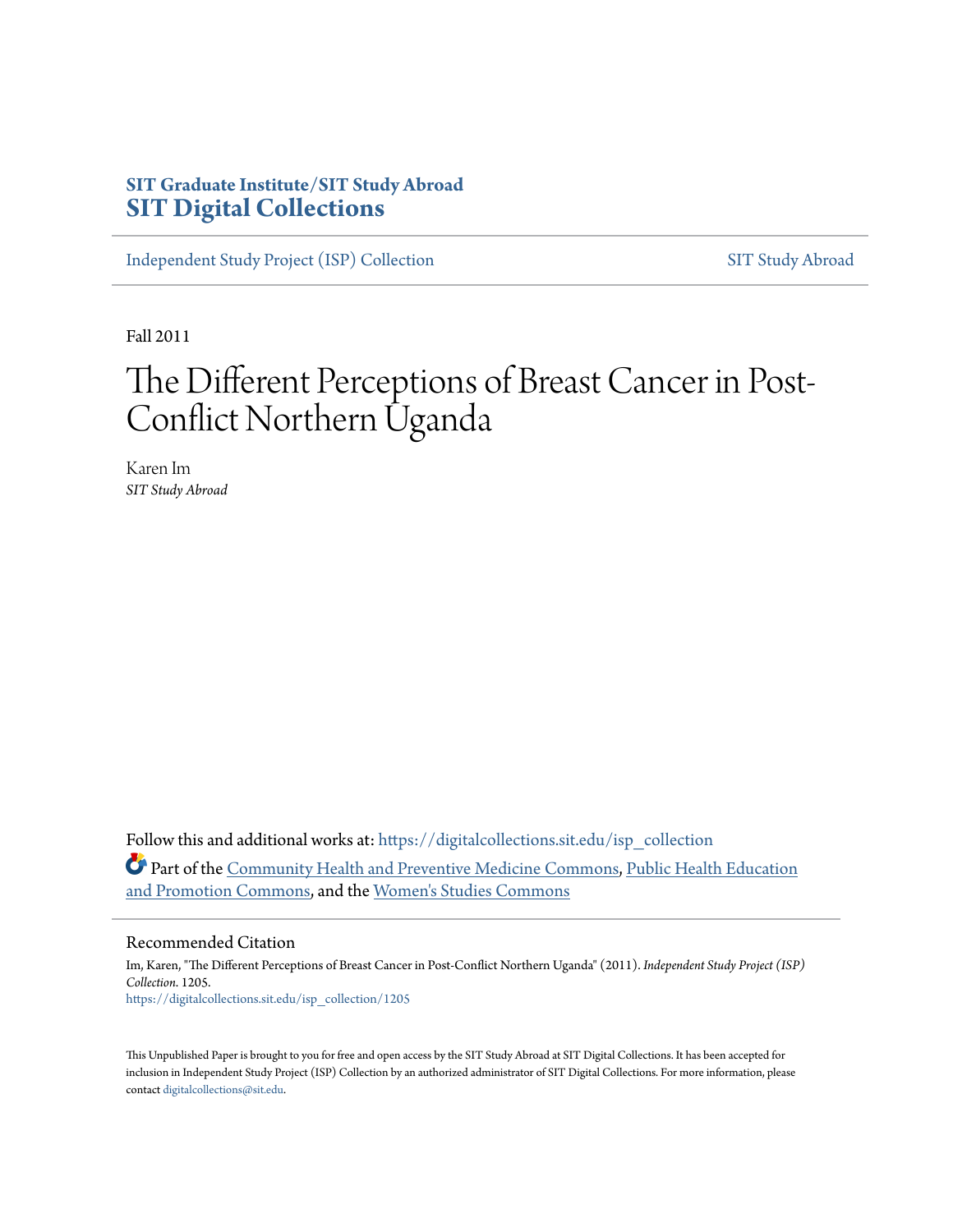The Different Perceptions of Breast Cancer in Post-Conflict Northern Uganda

An ISP (Independent Study Project) for SIT Uganda: Post-Conflict Transformation.

By Karen Im

Academic Director: Dr. William Komakech

Advisor: Dr. David Kitara

School of International Training

13 December 2011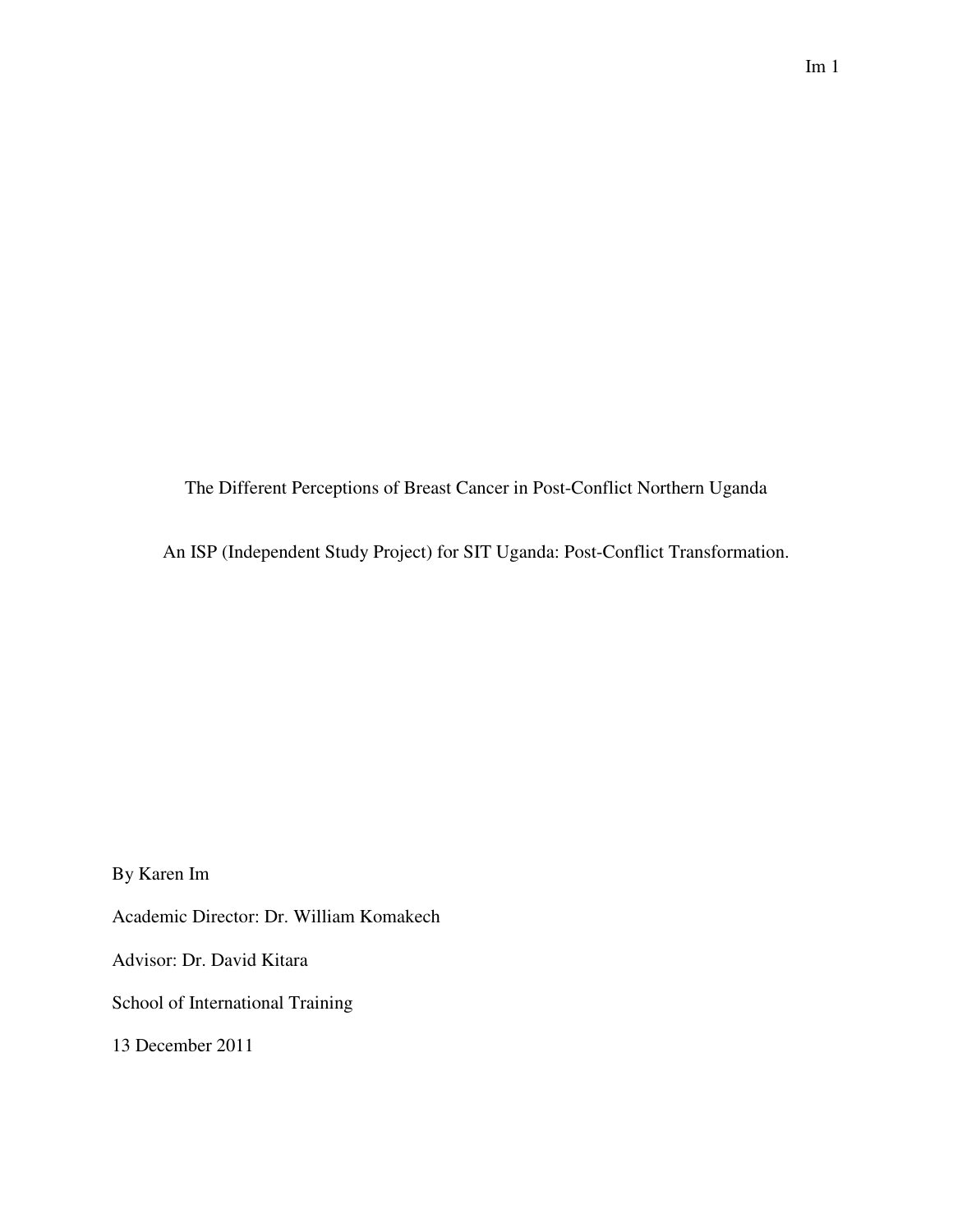# Dedication

This project is dedicated to my mom who taught me much of what I know about character, perseverance, and hope through her journey with breast cancer.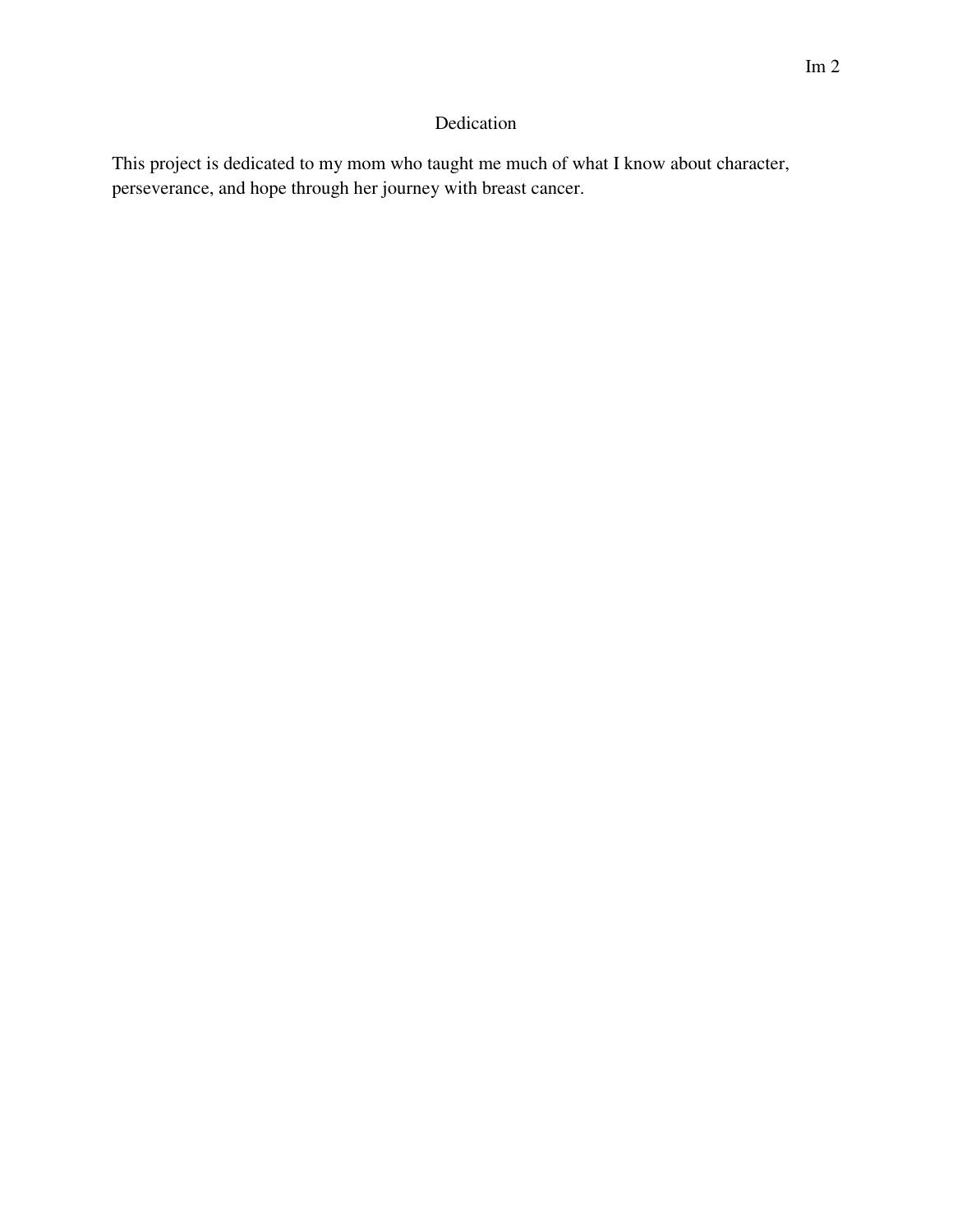### **Abstract**

Objective: To assess breast cancer perceptions in Northern Uganda for the purpose of informing necessary cancer initiatives.

Methods: Breast cancer patients and the Gulu District community development officer participated in semi-structured interviews. Interviews were analyzed using qualitative data analysis.

Results: The concept of cancer is relatively new in Northern Uganda. In conjunction with a lack of understanding and competing priorities, many women are often diagnosed in late and advanced stages. Most women go to the hospital when they feel distinctive pain in the body instead of getting regular check-ups.

Conclusions: Educating people on needs for more proactive health-seeking behavior could have a significant impact on cancer control in this community.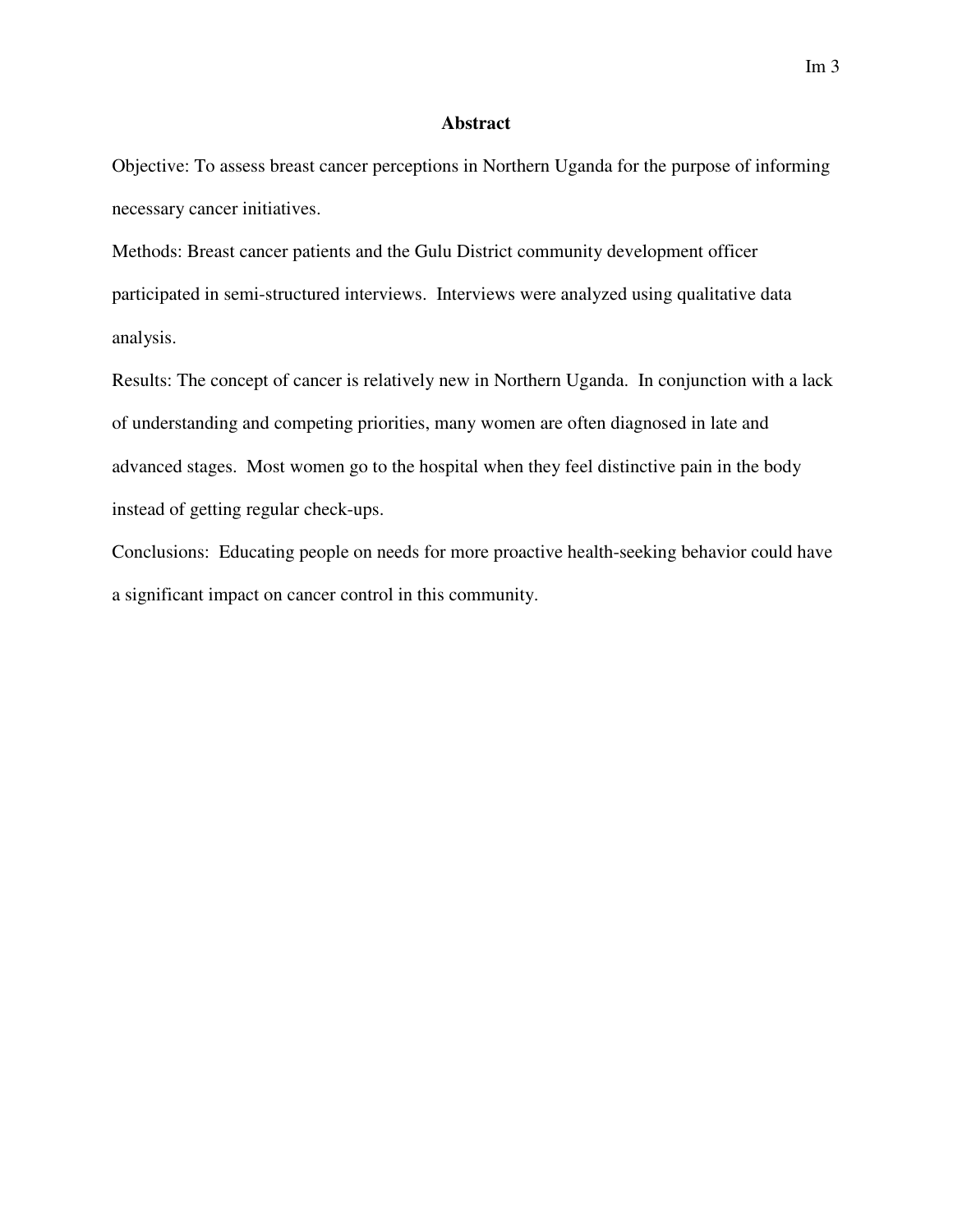# **Table of Contents**

| $Conclusion \dots 25$ |  |
|-----------------------|--|
|                       |  |
|                       |  |
|                       |  |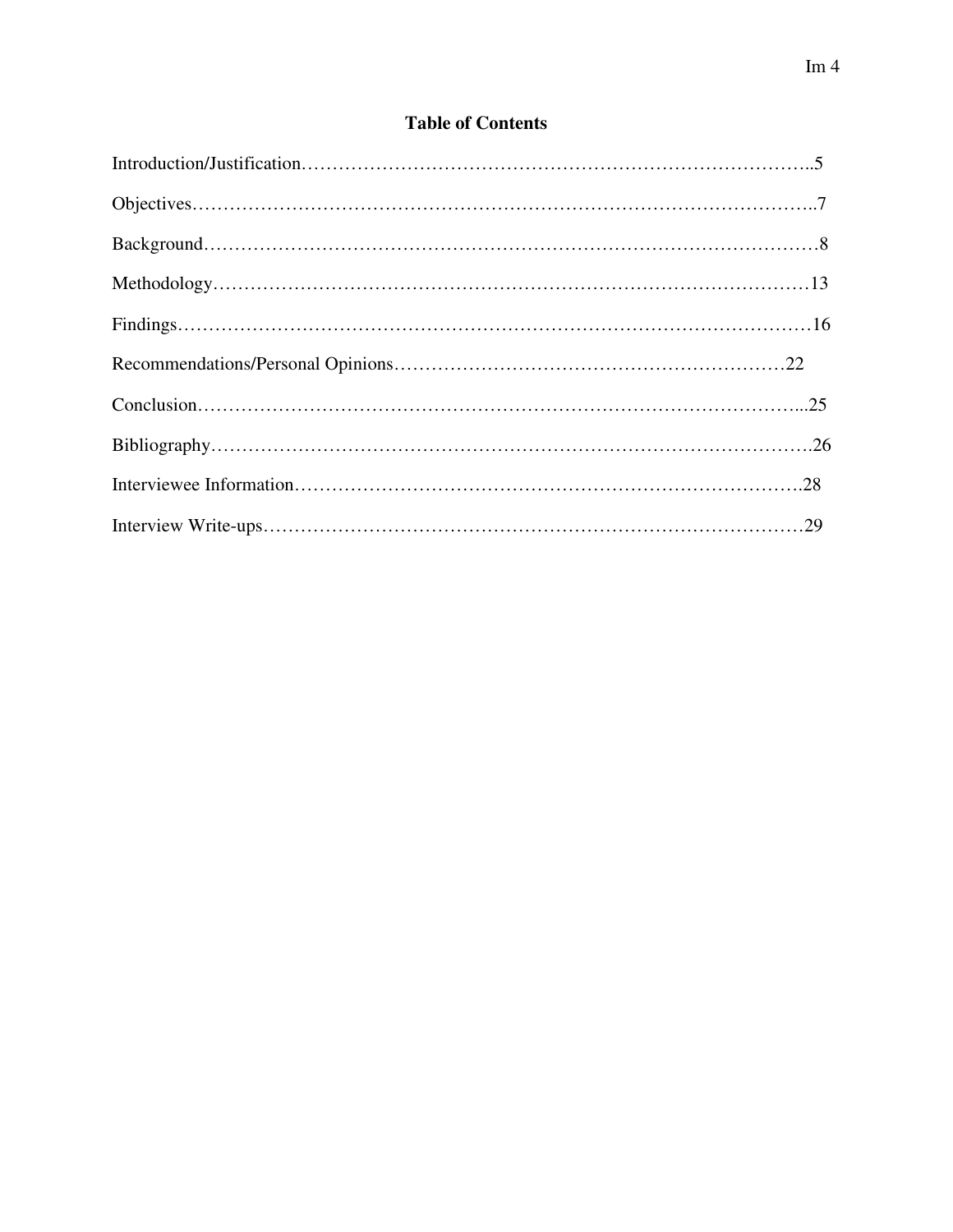#### **Introduction/Justification**

 Due to recent increases in breast cancer prevalence, the general public in Northern Uganda knows little about the new phenomenon and how to handle the situation. According to health experts "cancer kills more people in Uganda compared to Tuberculosis, Malaria and HIV/AIDS combined" ("Cancer killing…"). Moreover, the World Health Organization announced that breast cancer incidence is the highest cancer in women worldwide. This trend is disturbing for developing countries where breast cancer numbers are rising due to "increase in life expectancy, urbanization and adoption of Western lifestyles" (WHO). Even more worrisome is that many Acholi who accept Western lifestyle changes are not aware of the risks, prevention, and treatment for breast cancer. Many people may wait to go to the hospital long after the first sign of breast cancer, in which case, it is likely too late for any type of effective treatment. The inability for doctors to treat progressed cancers could cause patients not to trust the doctors and health institutions and cause patients to turn to traditional medicine and healers instead. This potential trend would perpetuate traditional beliefs and dependence on traditional healers that many Acholi already have.

Dealing with newer Western diseases, such as breast cancer, in a region where there is a cultural disconnect brings many challenges. Some are not fully able to understand the disease and know treatment measures for breast cancer, much less, go to doctors for screening. This study is aimed at understanding and exploring people's perceptions of breast cancer and healthseeking behavior. Studying perceptions of breast cancer in Gulu after the conflict is important for understanding the cultural challenges that hinder people and patients from pursuing effective breast cancer prevention methods and treatment so that those issues may be addressed in the community.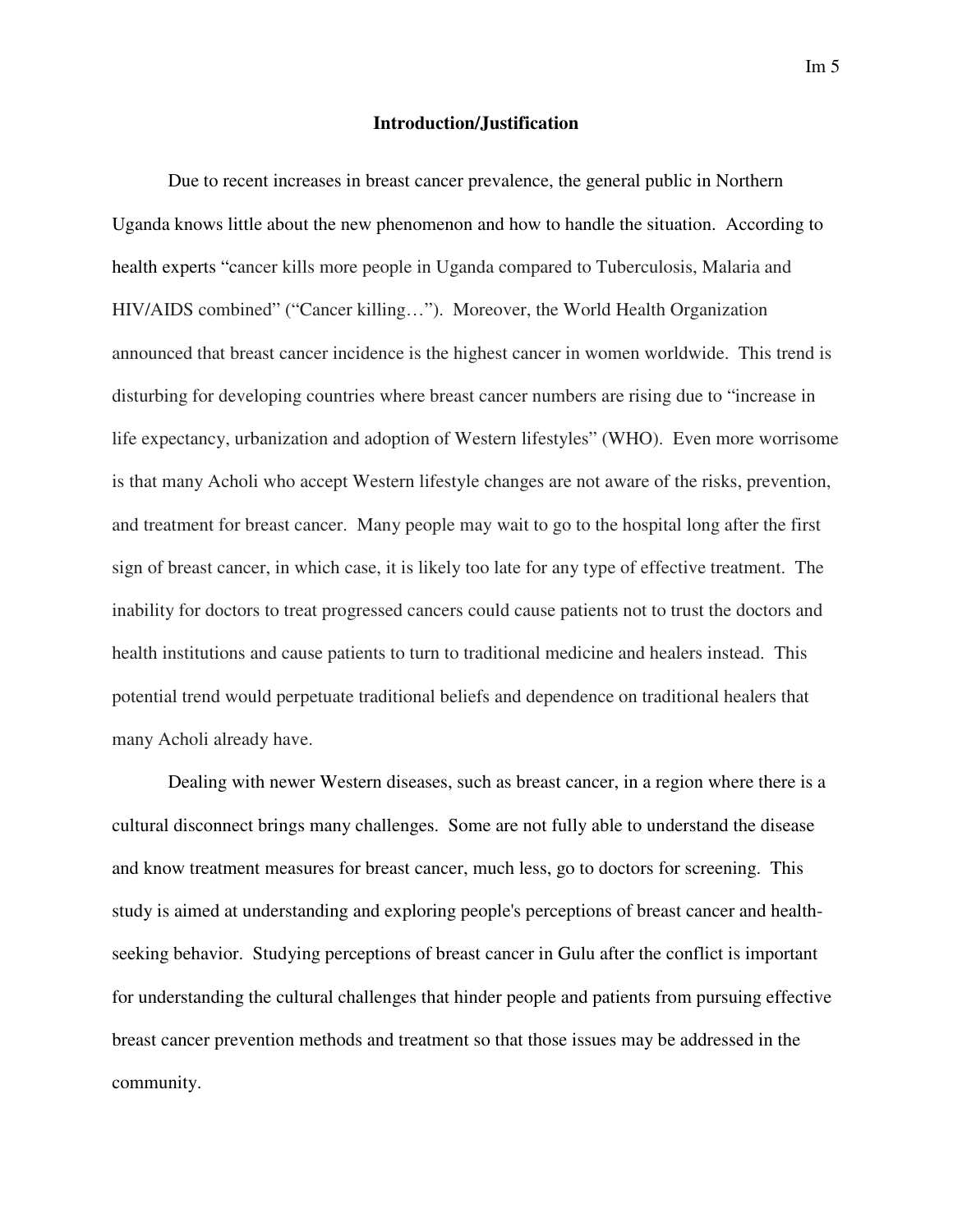**Objective**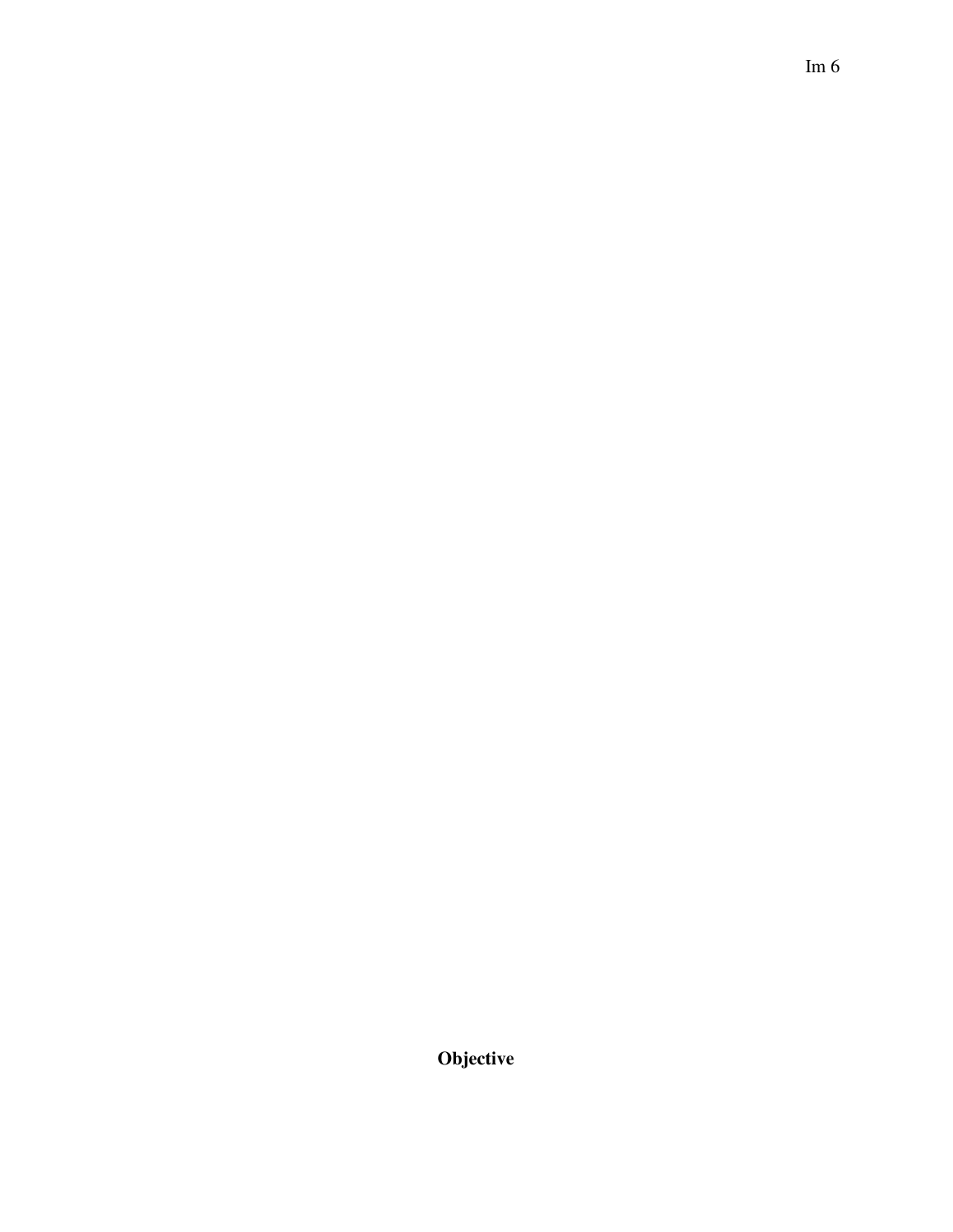The objective of this research is to find out the community's perceptions and understanding of breast cancer. As people's perceptions of illness influences their behavior, knowledge of the perceptions can help design more effective programs to inform, educate, and even prevent the growing effects of breast cancer.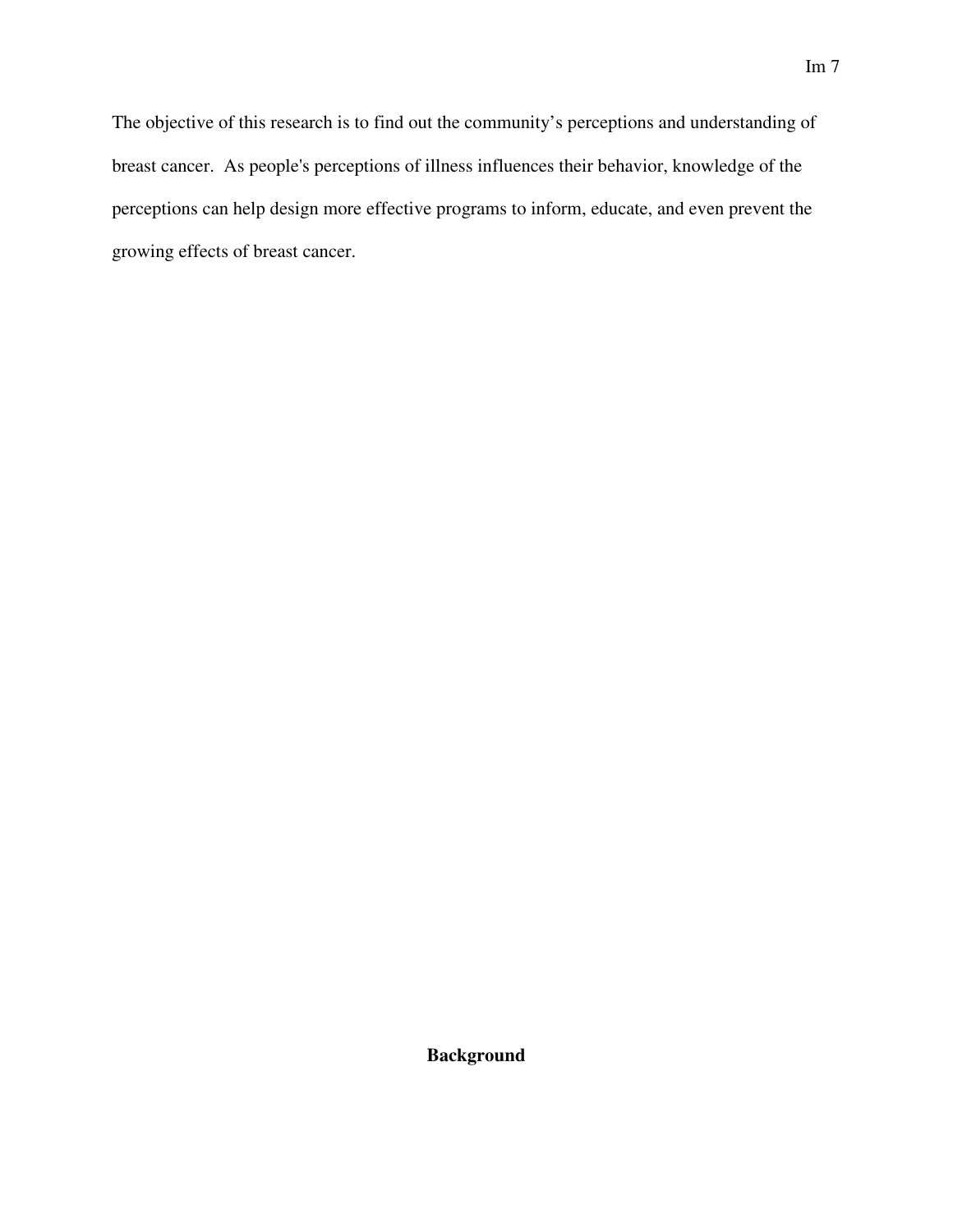During and even after the 23 year long conflict, the international community placed much attention on Northern Uganda. This resulted in a flood of international organizations, people, and influence. Consequently, the influx subjected the Acholi to Westernization and globalization, which changed traditional perspectives on the world as well as lifestyles. Due to Westernization, the transformed behaviors of daily life and urban development of the Northern Uganda significantly increased the risk factors for cancers like breast cancer.

#### *Major Cancer Risk Factors*

 According to the World Health Organization (WHO), there are ways to lower the risk factors of cancer and even prevent cancer through healthy lifestyle choices. Studies from WHO show that "at least one-third of all cancer cases are preventable." Physical inactivity and unhealthy dietary practices are major risks for cancer. "Diets high in fruits and vegetables may have a protective effect against many cancers" (WHO). There is also a positive correlation to increased alcohol use and prevalence of breast cancer. Research shows that women in developed countries are more susceptible to breast cancer. Doctors speculate that Western trends to conceive fewer children later in life leaves women at risk due to high numbers of undifferentiated cells<sup>1</sup> in the breast. These cells are then more vulnerable to gene mutations and outside factors that could transform the cells into cancerous cells. Being able to make healthy lifestyle choices is an important determinant for fighting against breast cancer.

 However, there are also factors outside of individuals which may affect cancer risks. "Infectious agents are a responsible for almost 22% of cancer deaths in the developing world" (WHO). In cases specifically for breast cancer, Dr. David Kitara Lagoro, the Head of the Surgery Department at Gulu University Referral Hospital, noted cases of patients operated on to

l

 $^1$  Undifferentiated cells- A cell that has not yet developed into a specialized cell type; stem cell.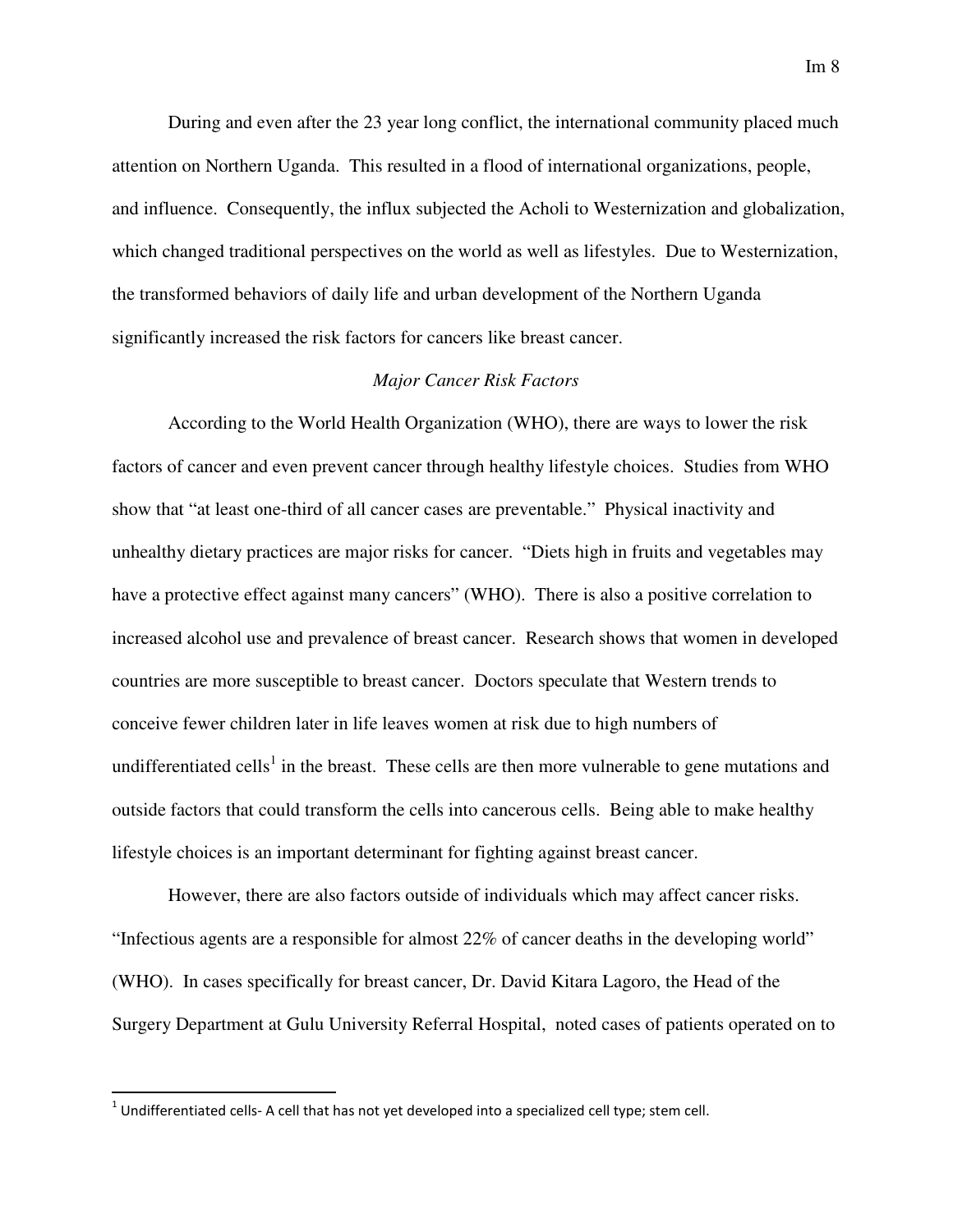remove benign tumors caused by fibroadenoma<sup>2</sup>. Some women returned to the hospital after their wounds became infected and later biopsies showed the emergence of breast cancer. Another factor includes environmental pollution. "Environmental pollution of air, water and soil with carcinogenic chemicals accounts for  $1-4\%$  of cancers" (IARC/WHO, 2003). Exposure to carcinogens may increase via contamination of food and water and use of domestic coal fires.

### *Increased Risks Factors in Northern Uganda During the Conflict*

 International NGOs began to have significant presence in Northern Uganda through the IDP (Internally Displaced Persons) camps. The war between Kony's Lord's Resistance Army and Museveni's government caused the displacement of nearly 2 million citizens in Uganda. Around 80% of the Acholi population were IDPs, and up to 85% of these IDPs lived in government organized camps where the Ugandan army reportedly provided protection from the rebel group (Roberts). "As a result, most of the population of northern Uganda [was] now internally displaced, concentrated in 'protected villages' with extremely limited access to food and water and entirely dependent on food distribution through the World Food Programme" (Vikki). Foreign aid, like the World Food Programme, provided the camps with rations for basic necessities. The basic needs provided by the aid organizations had a great affect on lifestyle and especially dietary changes.

 These dietary changes affected many parts of traditional Acholi life that greatly increased the risk factors for cancers. People were unable to farm and were dependent on aid. The younger generation lost opportunities to learn valuable farming skills from their parents. The packaged foods provided by foreigners taught IDPs the habits of using less healthy, processed ingredients.

l

 $^2$  Fibroadenoma- benign tumor of the breast made up of breast gland tissue and tissue that helps support the breast gland tissue.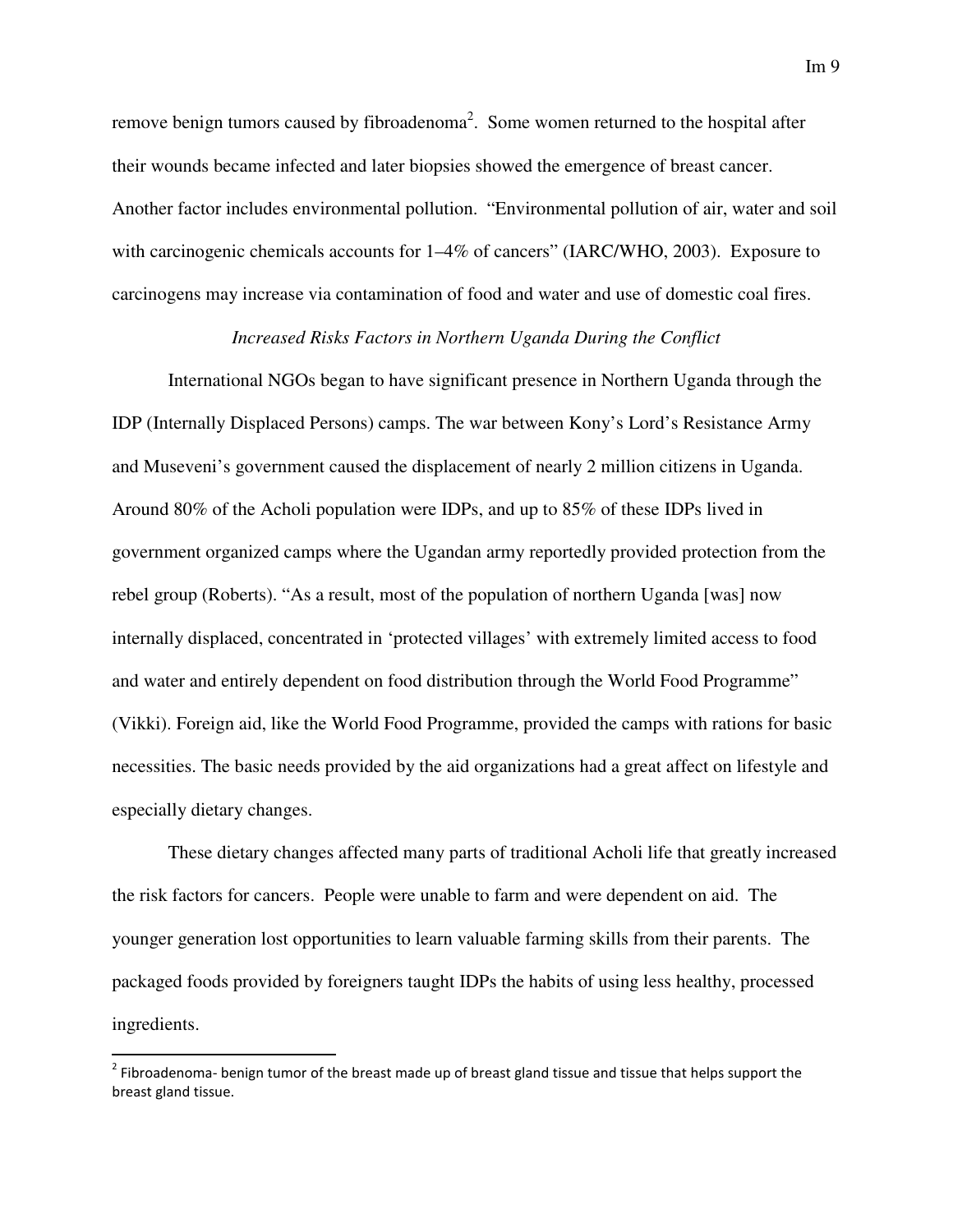"Traditionally, cereals, root and tubers, legumes, vegetables, fruits, meats and seasonal delicacies such as white ants made up the dietary system in Northern Uganda. With subsequent food aid interventions by WFP and International Non-governmental organizations (INGOs) agencies; such as ACDI/VOCA, Catholic Relief Services, Save the Children, Mercy Corps and World Vision, the diet systems of the local population greatly changed from a rich and diverse diet, to calculated food rations that include mainly maize, sorghum, beans, peas and vegetable oil enriched with Vitamin A… Cereals (maize, wheat and rice) constituted over 80% of food aid shipments into Uganda. The non-cereals (pulses, oils and fats and meat and fish) formed a smaller proportion (approximately 20 %) of food aid to Uganda" (Lawrence).

A diet once full of fresh foods now consisted of dried foods that were usually cooked in oils.

 Long-term confinement in IDP camps also prevented many from being able to move physically. Men and women who once used their energy to farm lands and cook food were now limited to very small spaces in cramp huts. In the camps, women used less energy to prepare food since aid organizations provided the hand-outs and there was no need for women to go out into the fields to gather crops.

#### *Increased Risks Factors in Northern Uganda After the Conflict*

 After the 2006 Juba peace talks, there was relative peace in Northern Uganda as Kony fled to Sudan and the Democratic of Congo. The government did not need to force people to stay in the IDP camps anymore. Those who were able were allowed to return to their homes. Despite returning, many may not have been able to continue with the same lifestyles from before the conflict.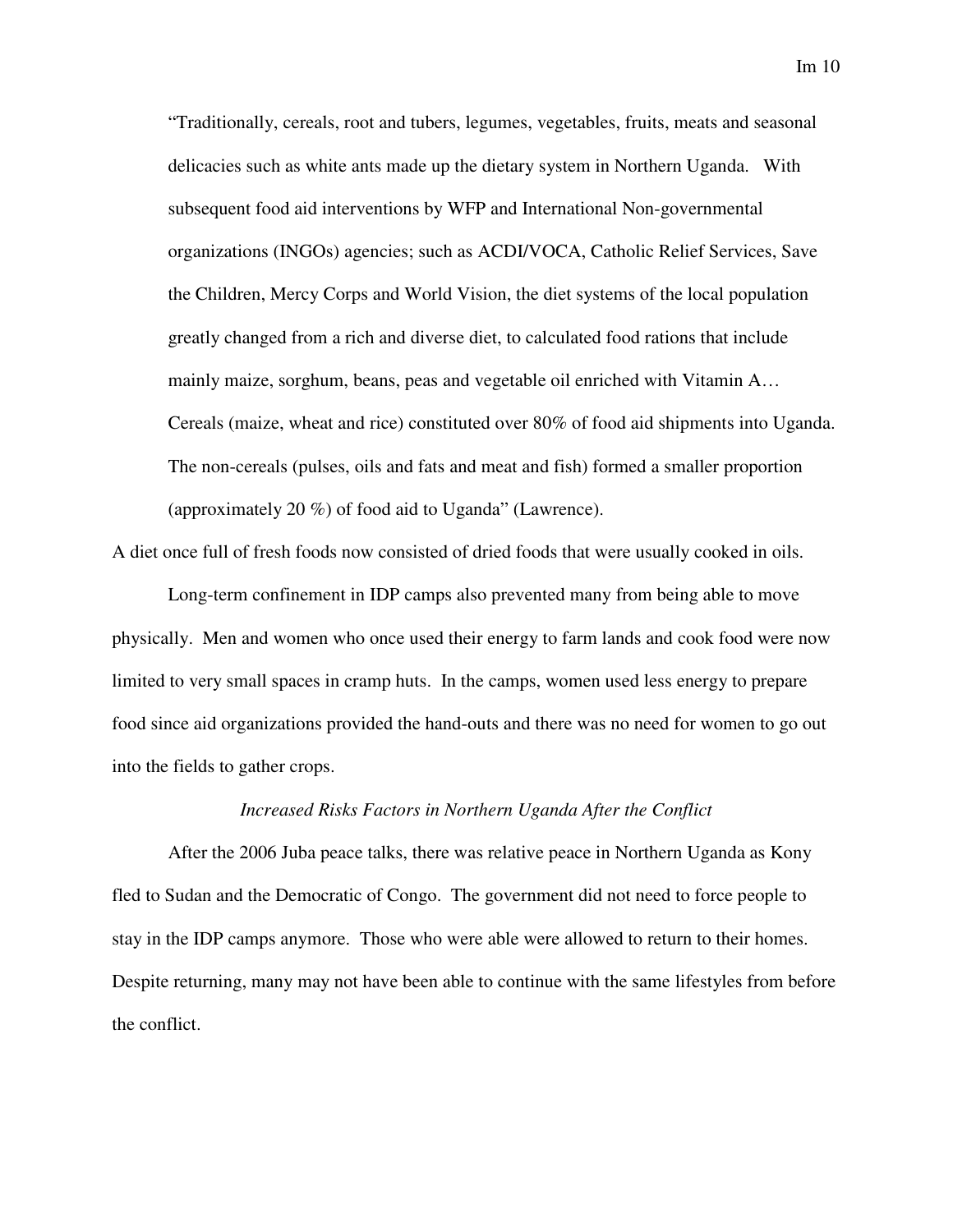After the conflict a second wave of international NGOs perpetuated and increased Western influence on Northern Uganda that had begun in the camps. People from the IDP camps continued to prepare and consume the same foods. The focus on development brought rapid urbanization of towns. As Dr. David Kitara Lagoro mentioned, just a decade ago, very few in Northern Uganda owned cell phones but today, even an old lady in the remotest village is found with one. Similar to the Western world, there are problems with lack of exercise as more Acholi enter into white collar and service jobs. Appliances like the television and computer also promotes sedentary living. Unintentionally, the effects and the aftermath of the conflict have permanently changed Acholi culture and lifestyle.

 Rapid cultural and behavioral changes expose many Northern Ugandans to increased risk factors for breast cancer. More educated women have fewer children later. Safer hygiene education and practices plays a role in longer life-expectancy, however, increasing age correlates to increased cancer risks due to the deteriorating effects of age on cells' proper function and replication.

There are urgent needs to raise awareness about breast cancer and to provide better access to screening and treatment. Breast cancer incidence in Uganda has more than doubled since the 1960s (Gwakaya). In Uganda, the five- year survival rate is 32% while the five- year survival rate in North America is more than 80% (Uganda Cancer & WHO). The survival rate in Uganda is low because 95% of breast cancer cases are already at an advanced stage when diagnosed ("Cancer in Uganda"). Many in Northern Uganda are not able to afford a visit to the hospital and so are left with no choice. The low survival rate may also be attributed to many who still depend on traditional healers. Many may have only a cultural understanding of the disease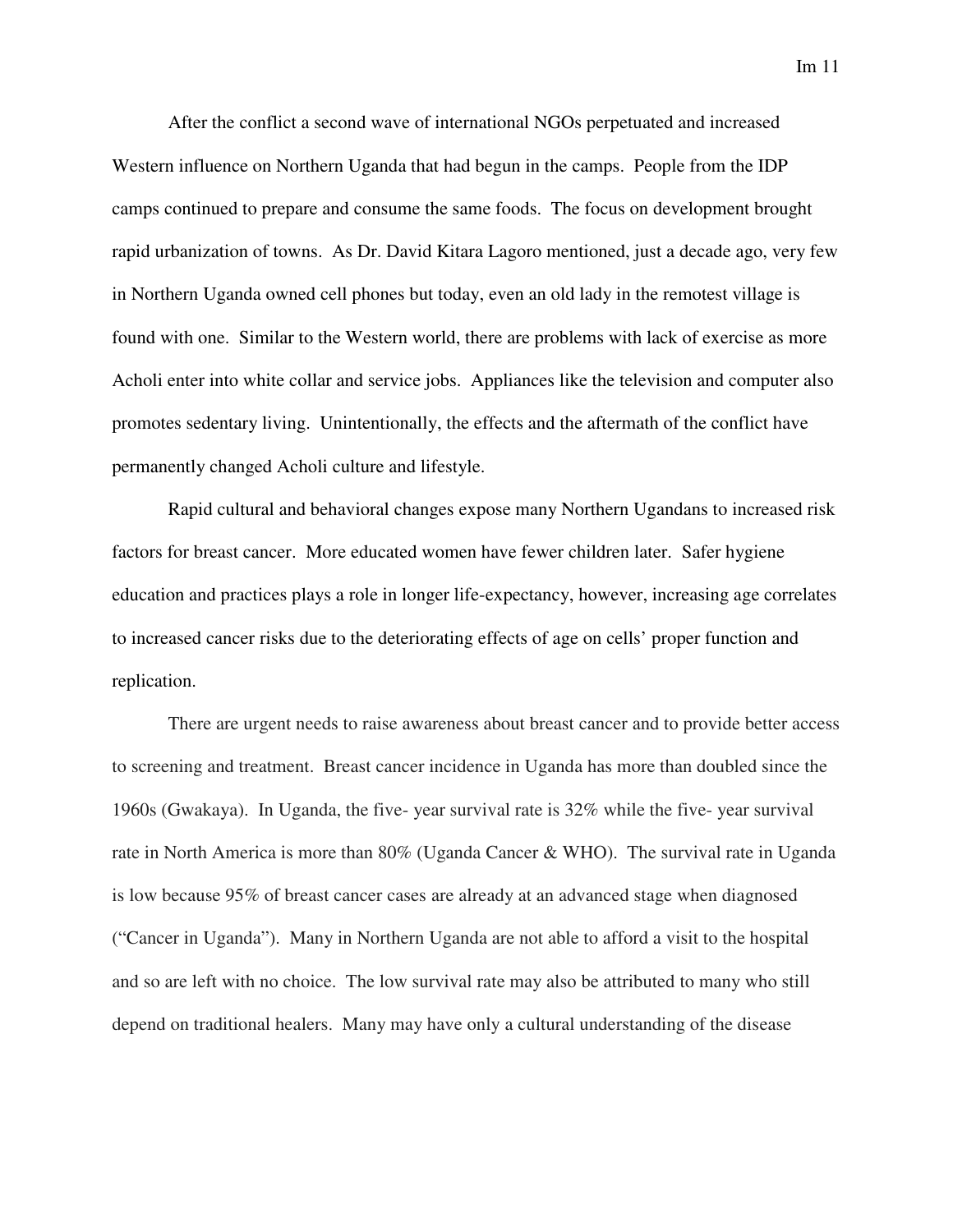which greatly impedes the individual from medical treatment resulting in fatal consequences (Nuwaha).

### **Methodology**

### *Research Methods*

Qualitative data was collected using semi-structured interviews of breast cancer patients admitted or once admitted in Gulu University Hospital and St.Mary Hospital: Lacor Campus and of the Gulu District community development officer. Of the breast cancer patients, one was a nurse, another was a nun who works in the hospital and the remaining four breast cancer patients were primarily home makers.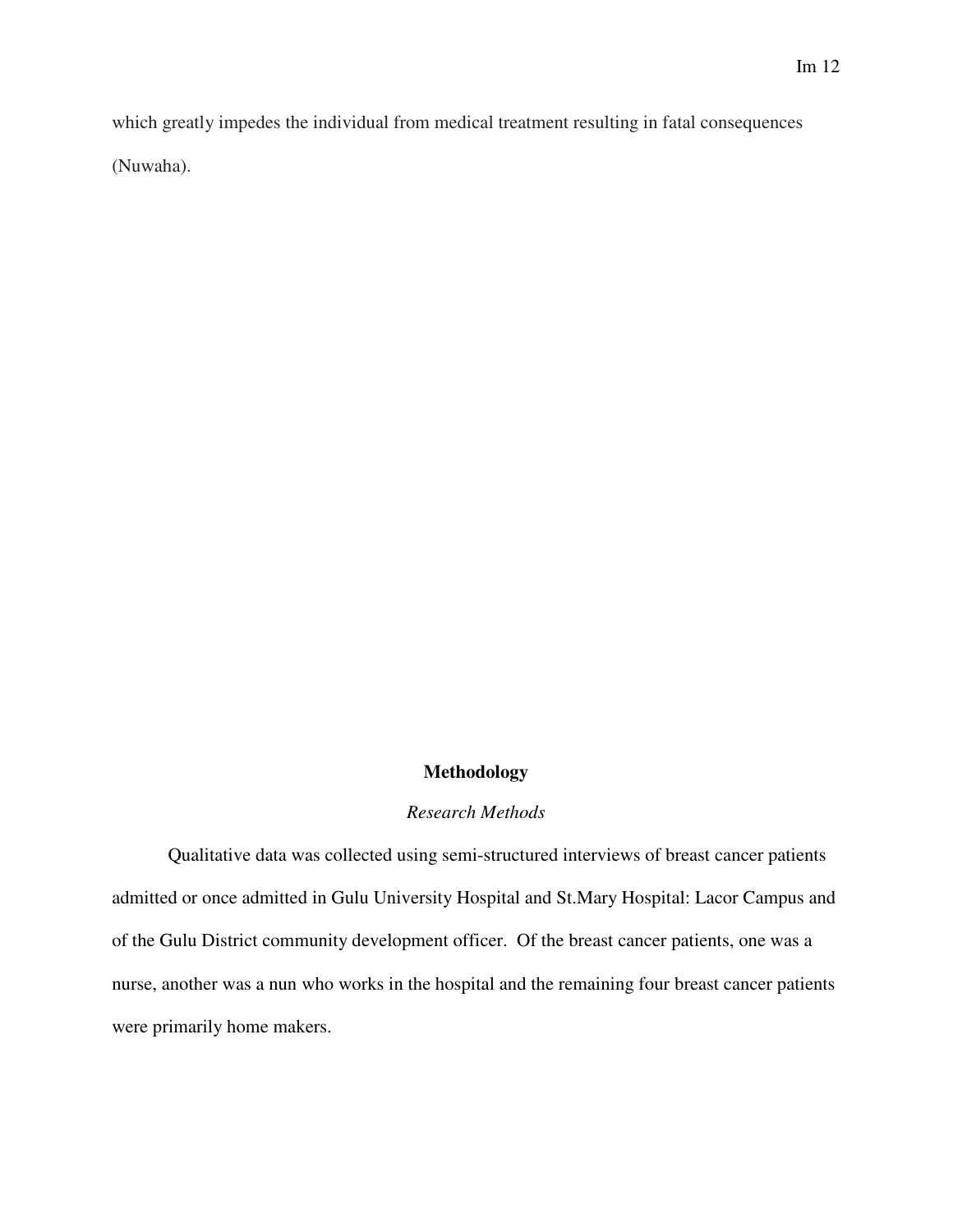Patients admitted in the hospitals were found by visiting the hospitals' surgery ward daily for about one week. Doctors, nurses, and health workers were asked if there were any breast cancer patients admitted in the wards. Once found, subjects were asked for participation in the research. Subjects were informed of the research, risks, and what kind of questions they will be asked. Subjects were informed that they are free to not answer any questions that are too difficult or make them feel uncomfortable. Qualitative data was collected by asking questions related to the topic. Questions may be found in appendix A. Persons willing to translate were used to help interpret the interviews. Subjects were given a half kilogram bag of sugar for their participation.

#### *Why I used these methods*

I chose to do semi-structured interviews for sensitivity and practicality. About 95% of breast cancer cases in Uganda are already in advanced stages at diagnosis making survival within a 5 year period unlikely ("Cancer in Uganda"). Knowing the likelihood of death, patients may have found difficulty in discussing their illness in groups. Although focus groups could facilitate interesting dialogue about breast cancer perceptions in individuals and in the community, focus groups would not have been practical given the short ISP period.

Breast cancer patients were difficult to locate in the hospitals. There were very few cancer patients in the medicine ward where health workers administer chemotherapy. Many breast cancer patients do not receive chemotherapy treatment or radiation due to late diagnoses or the lack of funds. Overcrowding pressures hospitals to release patients quickly who have received mastectomies to recover at home. I was unable to obtain knowledge for patients scheduled for mastectomies or patient contact information, so I could only visit the hospitals in hopes of finding a breast cancer patient.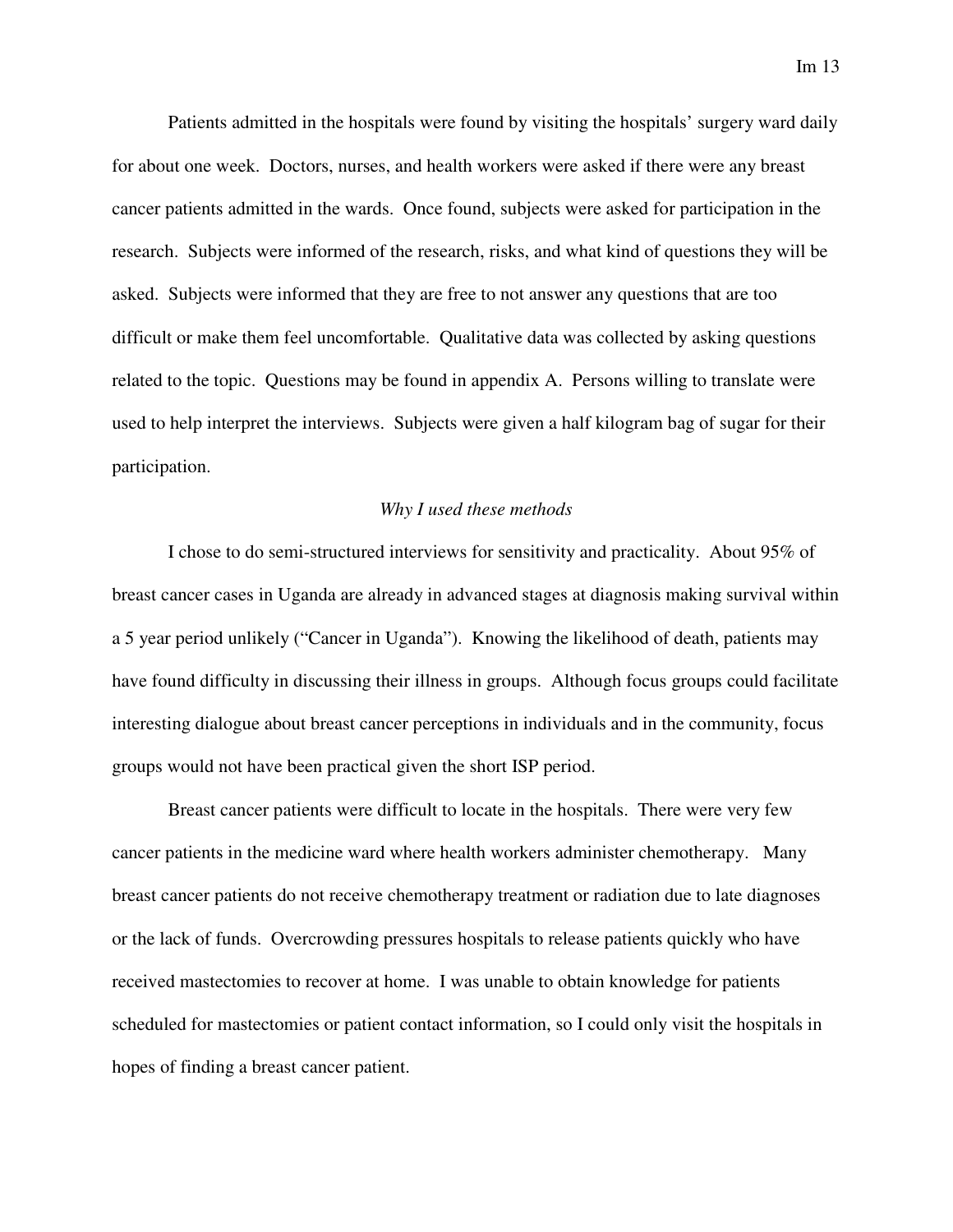Due to the relative lack of awareness in Northern Uganda, I chose to interview subjects who were directly affected by the disease. The patients would have more insight about perceptions before and after their diagnosis. They also would be knowledgeable about what people in their communities thought about breast cancer. I also chose to speak with the Gulu District community development officer to get more insight about the community as a whole. Since breast cancer had been a growing issue in Northern Uganda, I felt that the community development officer would understand how people in the community were handling the situation.

#### *Challenges/Obstacles*

At the start, knowing where to look for breast cancer patients, specifically, in the hospital was challenging. Many nurses and doctors continually referred me to different wards and no one seemed to be able to direct me to the right place. I was unable to speak with any breast cancer patients for the first few days. The hospitals also did not have organized records of patients admitted. With no record system, health workers were unable to know about breast cancer cases unless a doctor or nurse had directly interacted with a breast cancer patient.

Due to the sporadic nature of finding breast cancer patients and having interviews, I was unable to depend on only one translator. I sought help from volunteers in close physical proximity to the patient. Interpreters were family members, other patients, and nurses. It was difficult to know if the translators were interpreting questions and answers accurately. Several times, the subject would give long answers and the translator would summarize the responses.

Some patients who had agreed to the interview were unwilling to answer the questions and seemed to not want to talk about their disease. One particular patient gave very short and abrupt answers. During the interview she decided that she "did not want to think about [the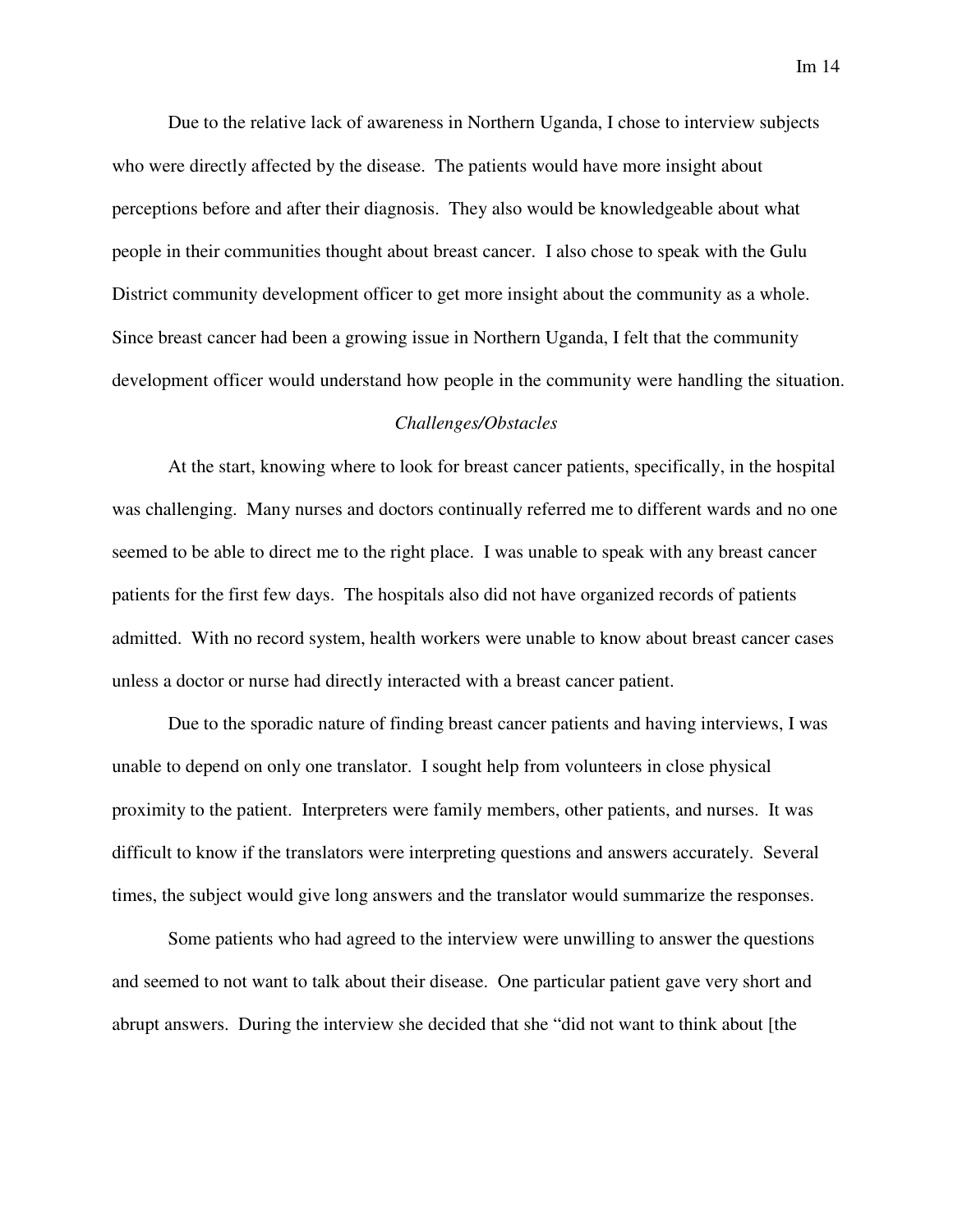disease]." Encounters with unwilling subjects made progress difficult especially given the few numbers of breast cancer patients found in the hospital.

### *Effectiveness of Methods/Lessons Learned*

 Despite the challenges at the start, the methods were effective in finding breast cancer patients and collecting data. After interviewing one patient, asking that patient about other breast cancer patients proved helpful. Although tedious, asking each hospital worker if they knew any co-workers who may have or have had breast cancer was effective. These methods created a snowball effect where I was able to start with one interview and get connected with several other contacts.

 I also learned the importance of flexibility in the interviews. Some subjects were not able to understand the questions and often began going on tangents. Follow-up questions were important for responses that were vague and did not answer the question fully.

#### **Findings**

#### *Individual Perceptions*

 There were recurring themes throughout the interviews showing how individuals understood and responded to breast cancer. Patients shared their opinions about the possible causes and prevention methods for breast cancer. Views on proper health-seeking behaviors and priorities also gave insights on people's comprehension of breast cancer.

 Every breast cancer patient interviewed either did not know or shared different thoughts about what may have caused their illness. One teaching member at Gulu University's nursing school was unsure of the direct cause. Being HIV+, she deduced that HIV had predisposed her to have cancer. Another woman who had lived in an IDP camp reasoned that "these NGO's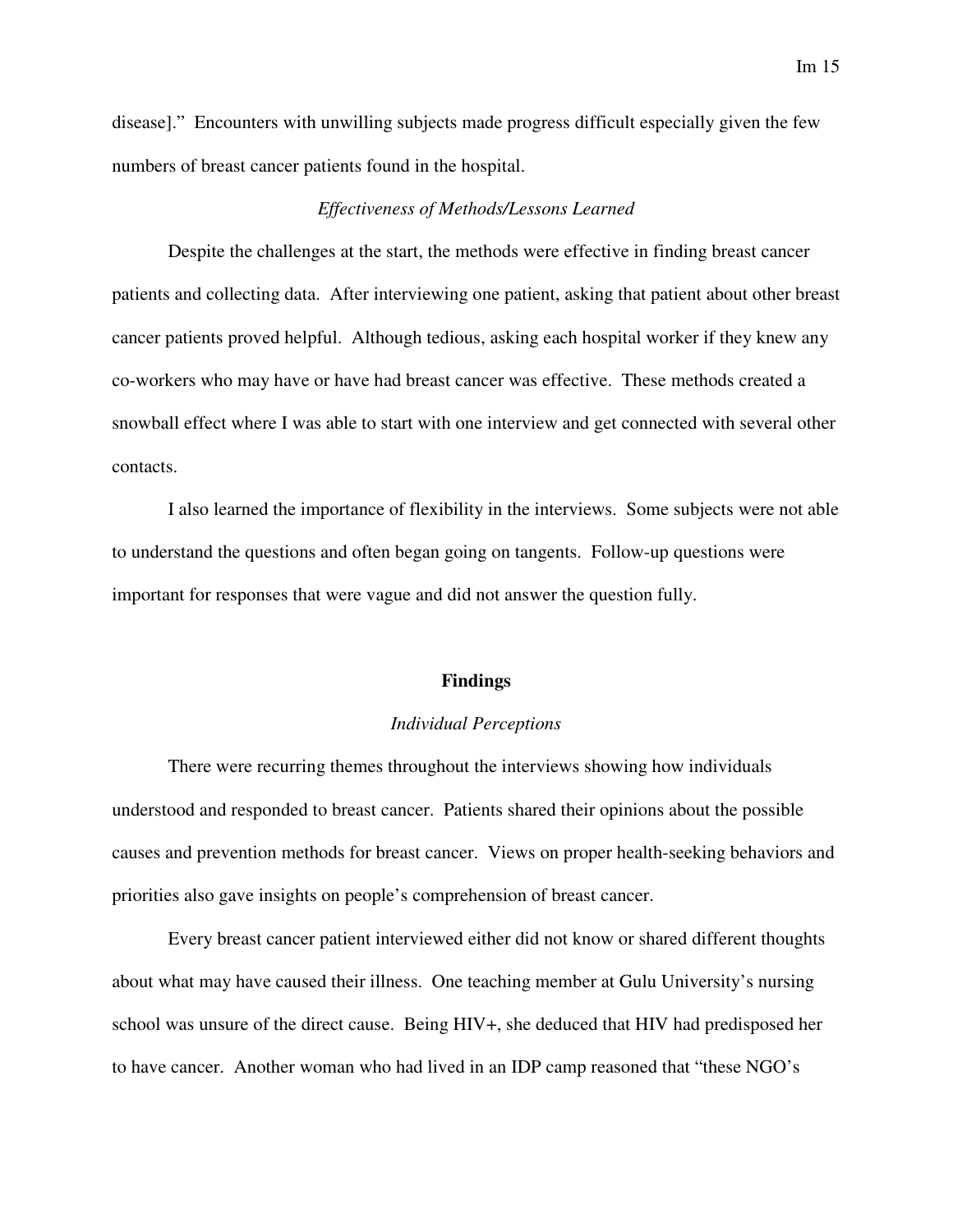thing are causing cancer," specifically referring to the oil given to cook the food. Many women seemed unable to give reasons saying that "it came by itself." Another patient in her 60s was unwilling to answer questions about what may have cause the disease. Even though she had agreed to participate in the interview, she gave short and hasty answers, ultimately deciding that "I don't think about it. I don't want to." In one interview, a patient mentioned people from her village may believe that cancer comes from bewitched spirits. These curses may have been sent by colleagues; however, none of the interviewees applied this belief in spirits to themselves but always referring to others.

 Consequently, having no definitive explanations for the cause of cancer would elicit differing perceptions on prevention methods. Individuals believed that avoiding the occurrences they perceived to have caused cancer would be adequate. For example, the teaching nurse advised to protect oneself from HIV while the woman who had lived in the camp suggested that living outside of the camps would have prevented breast cancer. There were also several women who believed that receiving tablets and injections early on would have prevented the onset and growth of the tumors. Others expressed that prevention was impossible because they had not even heard or known about breast cancer before their diagnosis.

 The patients' health-seeking behaviors showed a lack of understanding about the disease. All the breast cancer patients did not go to the hospital until there was pain. Even the experienced nurse assumed that the lumps came from irritated auxillary lymph nodes along the side of her breast and believed the lumps would eventually disappear. It was not until a year after she first noticed the lumps that she went for a biopsy. Another woman did not consult doctors even when one breast had swelled twice the size of the other. She waited until pus began to come out from white lumps that had also grown.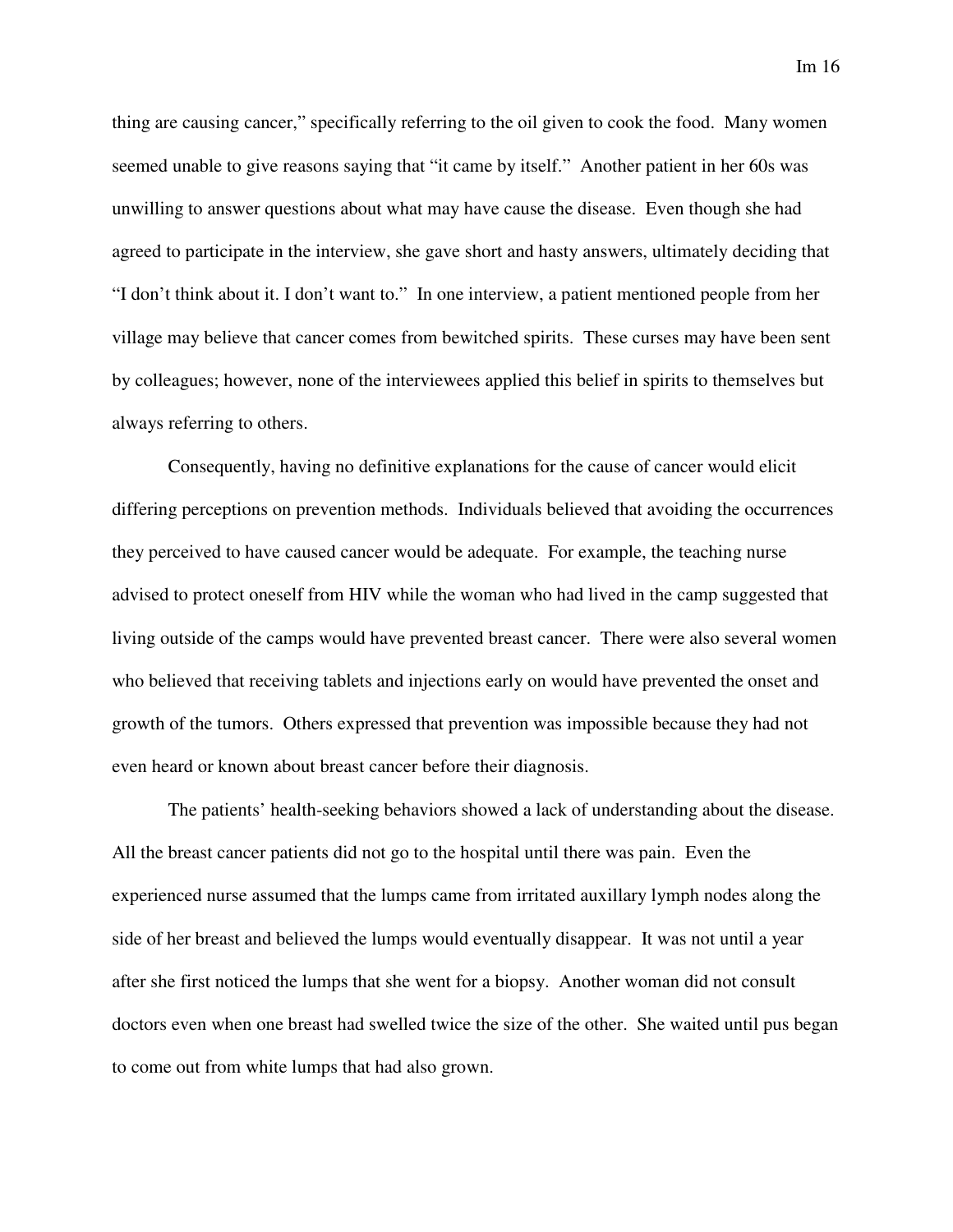Once patients are finally diagnosed with breast cancer, many women may also have competing priorities that delay treatment even more. For instance, the teaching nurse worried about getting treatment not only due to the costs but also because she knew the treatment process would have been very grueling. Recovery required much time off of work and she wanted to "keep working and avoid a long recovery period." She was the sole provider of a family of 6 children. So the nurse was diagnosed with breast cancer a year after she noticed the lumps and also waited until the end of the school term to start treatment.

 Another complication that makes treatment difficult originates from the limited capacity in health facilities. According to the community development officer of Gulu, many doctors in Northern Uganda refer their patients far away to hospitals in Kampala. A St. Mary's Hospital nurse working in the medicine ward explained how different hospitals offer different treatments for breast cancer. Even though many hospitals in Northern Uganda are able to perform mastectomies and other minor surgeries, St. Mary's Hospital offers chemotherapy while the hospital in Mulago offers radiotherapy.

 When asked when they would be cured and able to go home, most patients in this study said their progress would wholly depend on the doctor. No one mentioned any possibility of death. One patient seemed to completely trust the doctor's and the drugs' abilities to cure the disease. She believed that as long as she obeyed the treatment directions, everything would be alright. Even a patient receiving palliative care expressed her hope in the doctors.

#### *Community Perceptions*

 An interview the Gulu District's community development officer, Okech Goretti, affirmed and explained the individual breast cancer perceptions in the context of the community. There have been many changes in lifestyle, food, and environment. Goretti mostly pointed to the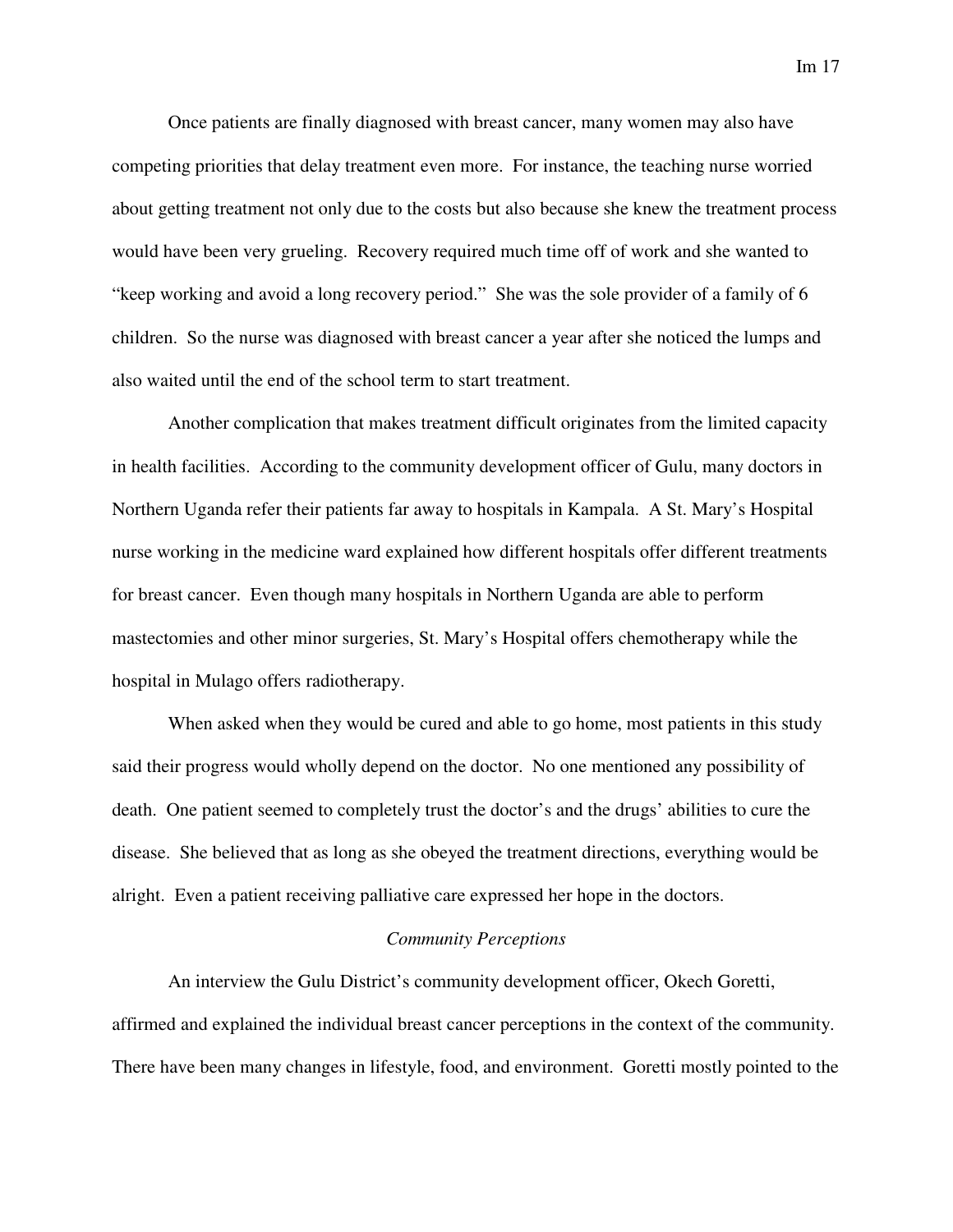fact that "life is not as organic as before." However, cancer is still a "new" disease. Many people do not understand cancer because it comes in so many forms in the body. There is not a consistent occurrence and even treatment for all cancers. Individuals still have many different stories about breast cancer because "the whole concept is totally new." There have been few programs that have thoroughly informed people of breast cancer. According to Goretti, people need in-depth desensitization to be able to understand the complexity of the disease and for early detection and treatment.

#### *Other Findings*

While speaking with Dr. David Kitara, the research advisor, an interesting dimension for the topic emerged. Research points to a definite correlation between breast cancer risk and age at first birth. Women who wait to have children or do not have children at all have increased chances for breast cancer. Due to the dominant Catholic culture in Northern Uganda, there are many nuns who devote their entire lives to serving the church. According to prior research, since nuns do not give birth, there should be higher prevalence of breast cancer among nuns than the general population.

Obtaining statistics comparing breast cancer frequency in the two populations was difficult due to the qualitative nature of the project. However, I spoke with a nun who also worked in the hospital. She knew of one other nun who had recently died from breast cancer and one who was going through treatment in the Opit District. There were also two other nuns who had died from other cancers. Although the nun working in the hospital did not feel that breast cancer is more prevalent among nuns than the general population, it is an interesting aspect of breast cancer study in Northern Uganda.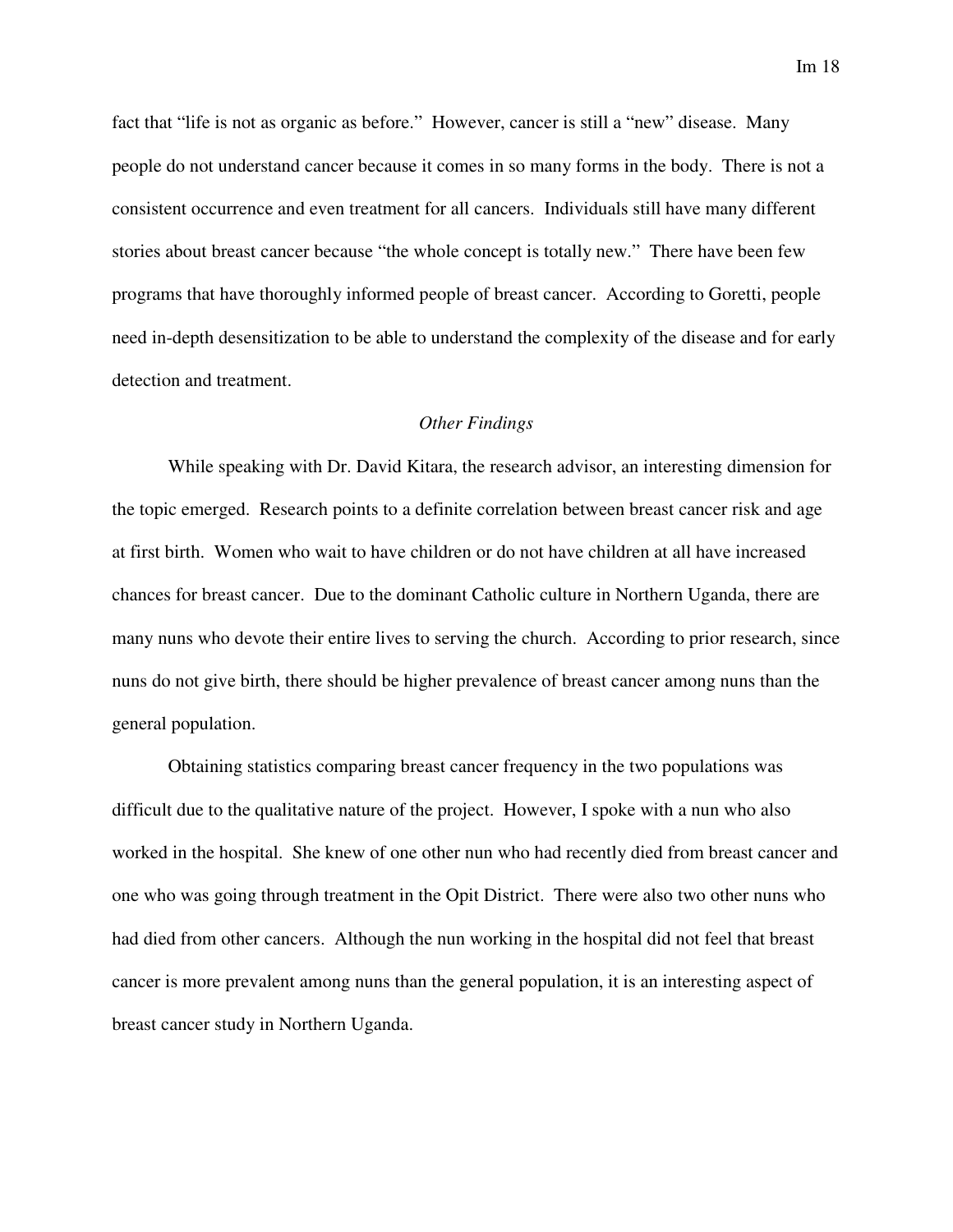I was able to have an interview with one nun who was receiving treatment in Opit. Her perception of breast cancer was similar to the other patients. She did not have any opinions about what may have caused that cancer. Before her diagnosis, she had known about breast cancer, but there was never any cancer in her family. Like the other patients, the nun trusted that strict adherence to the treatment prescribed by the doctor would be the only way to survive.

#### *Comparison with Other Researchers' Findings*

 Although there is not much study done on breast cancer perceptions specifically in Northern Uganda, there were similar findings in studies done primarily in low-income neighborhoods in the United States. In one study, "knowledge of breast cancer was poor among the women… Moreover, the women in the sample did not perceive breast cancer as a fatal disease" (McDonald). Almost all the breast cancer patients in this study had little knowledge of the disease before diagnosis. Some had heard of the disease over the radio or from a neighbor who had been diagnosed but had very little understanding. Women seemed fearful not necessarily because of the cancer diagnosis but more because they were not sure how breast cancer would affect them.

 According to other studies, the level of education was a significant determining factor in an individual's cancer perception (Price). "Patients with little secondary education were significantly more likely to underestimate the seriousness of their condition" (Mackillop). About half of the breast cancer patients in Gulu were illiterate and only able to communicate in Luo. Lack of education hinders an individual from fully understanding breast cancer, much less its urgency for medical attention.

 Contrarily, different studies have also shown dissimilar findings. Research done on the African-American community revealed misperceptions of the nature of cancer and its treatment.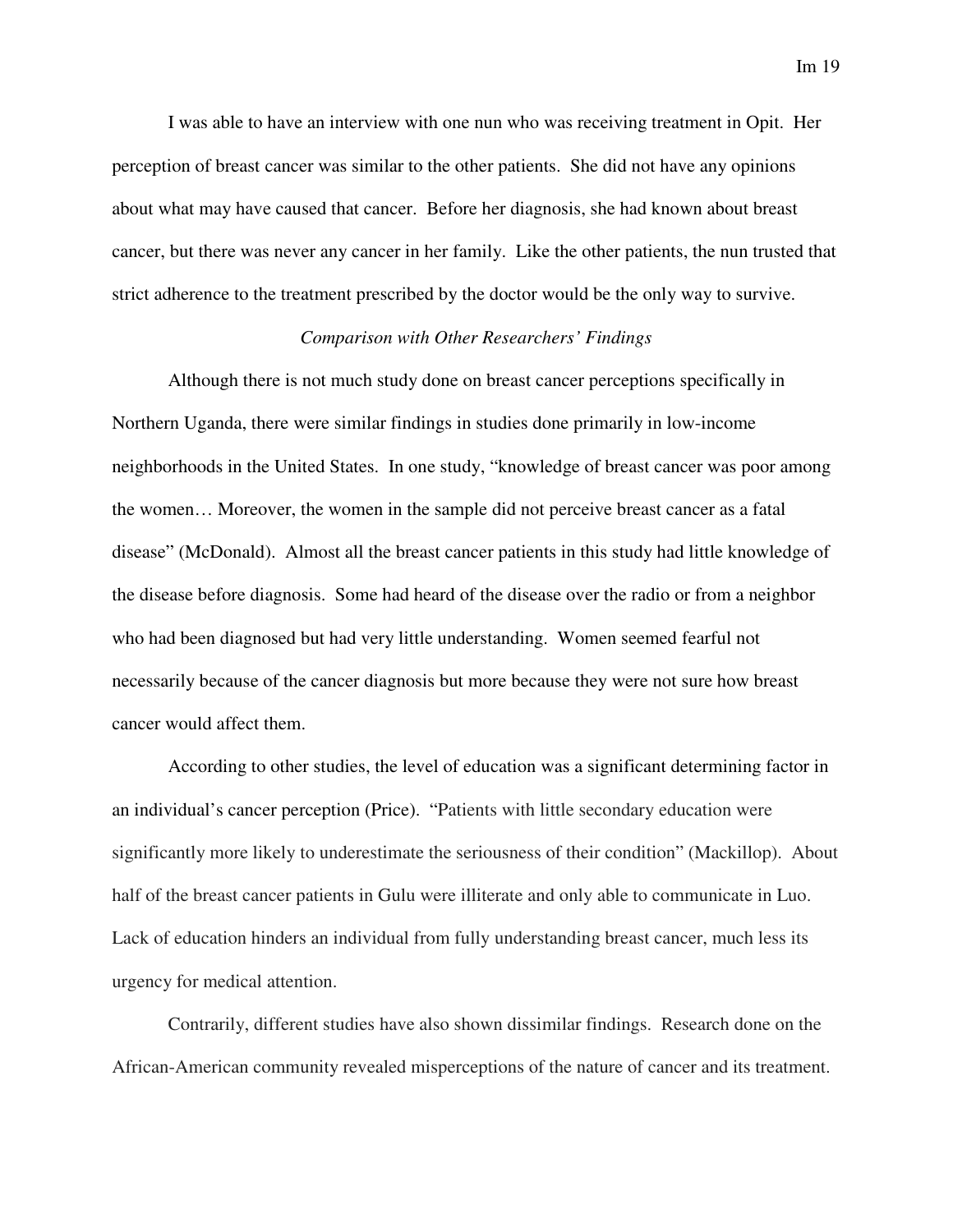"Groups discussed the pervasive fear and stigma associated with cancer… and were also acutely concerned about community distrust of the healthcare system" (Shankar). In contrast, the Acholi patients seemed to show a lack of knowledge, and therefore little fear and stigma associated with breast cancer. Also, the breast cancer patients generally had complete trust in the doctors and the healthcare system.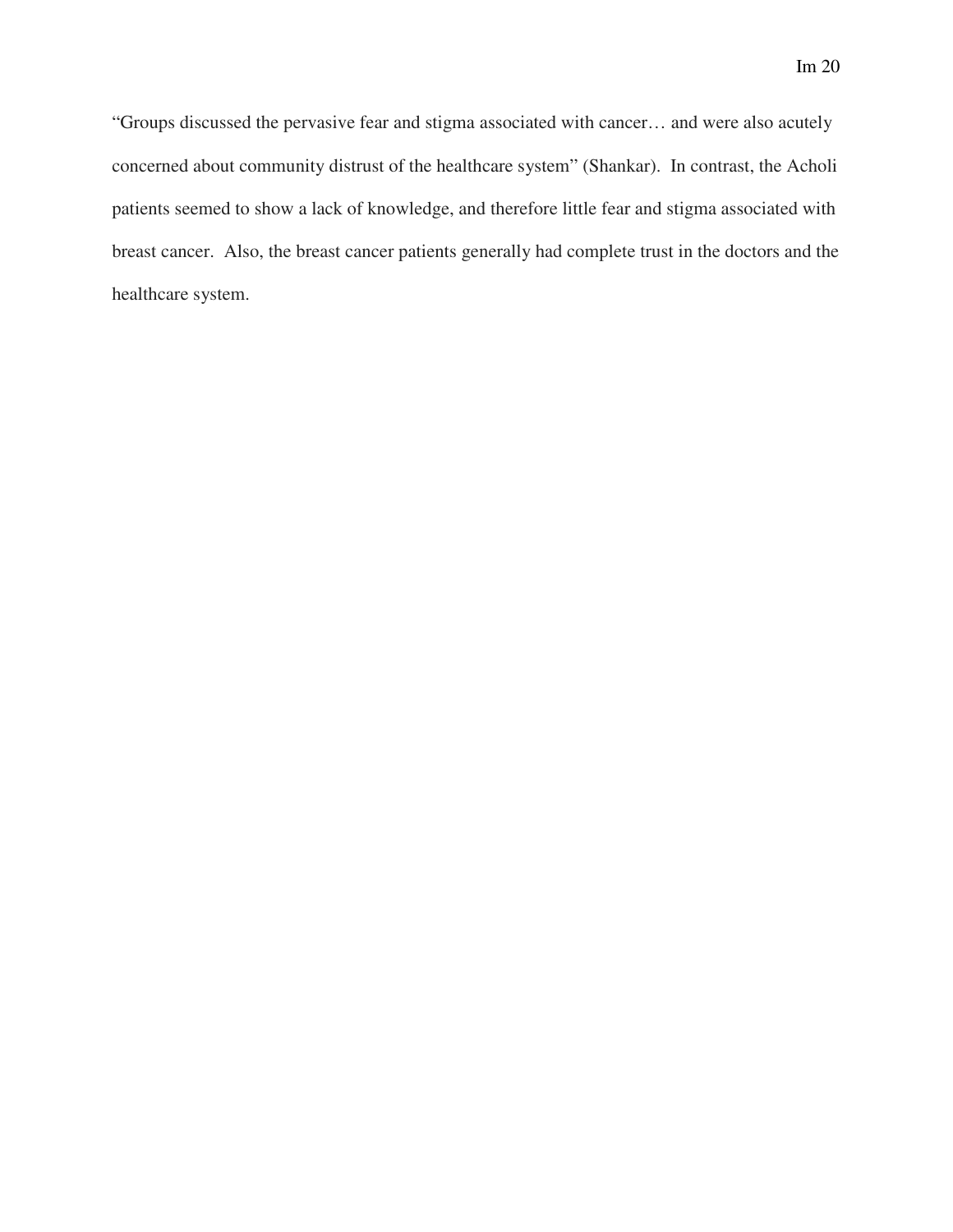#### Im 21

#### **Recommendations/Personal Opinions**

#### *Recommendations*

 The most important initiative for the increasing breast cancer prevalence in Northern Uganda is desensitization. There needs to be reforms in traditional health-seeking behaviors. The survival rate of breast cancer cases is so slow largely due to late diagnoses. More programs need to include education on early breast cancer detection. Education in early detection gives opportunities to treat the cancer before reaching advanced stages where treatment is mainly palliative. Education could also help create a culture where women get regular and routine check-ups as opposed to going to the hospital for pain.

Currently, the most rampant cancer in Ugandan women is cervical cancer so there are relatively many programs offering free screenings. Instead of performing screenings solely for cervical cancer, programs could carry out breast cancer examinations simultaneously. It would be beneficial to also teach women to perform frequent self-examinations.

 Due to the array of breast cancer risk factors, the community should educate the population about the many risks and promote healthier lifestyles. Since many students may not reach the university level, information on cancer risks may be added in primary schools' curriculum. Many educated women who delay their childbearing years should know and understand the risks. Frequent screenings are necessary especially for women choosing life as a nun. Since Catholicism is the dominant religion in Northern Uganda, it could be helpful to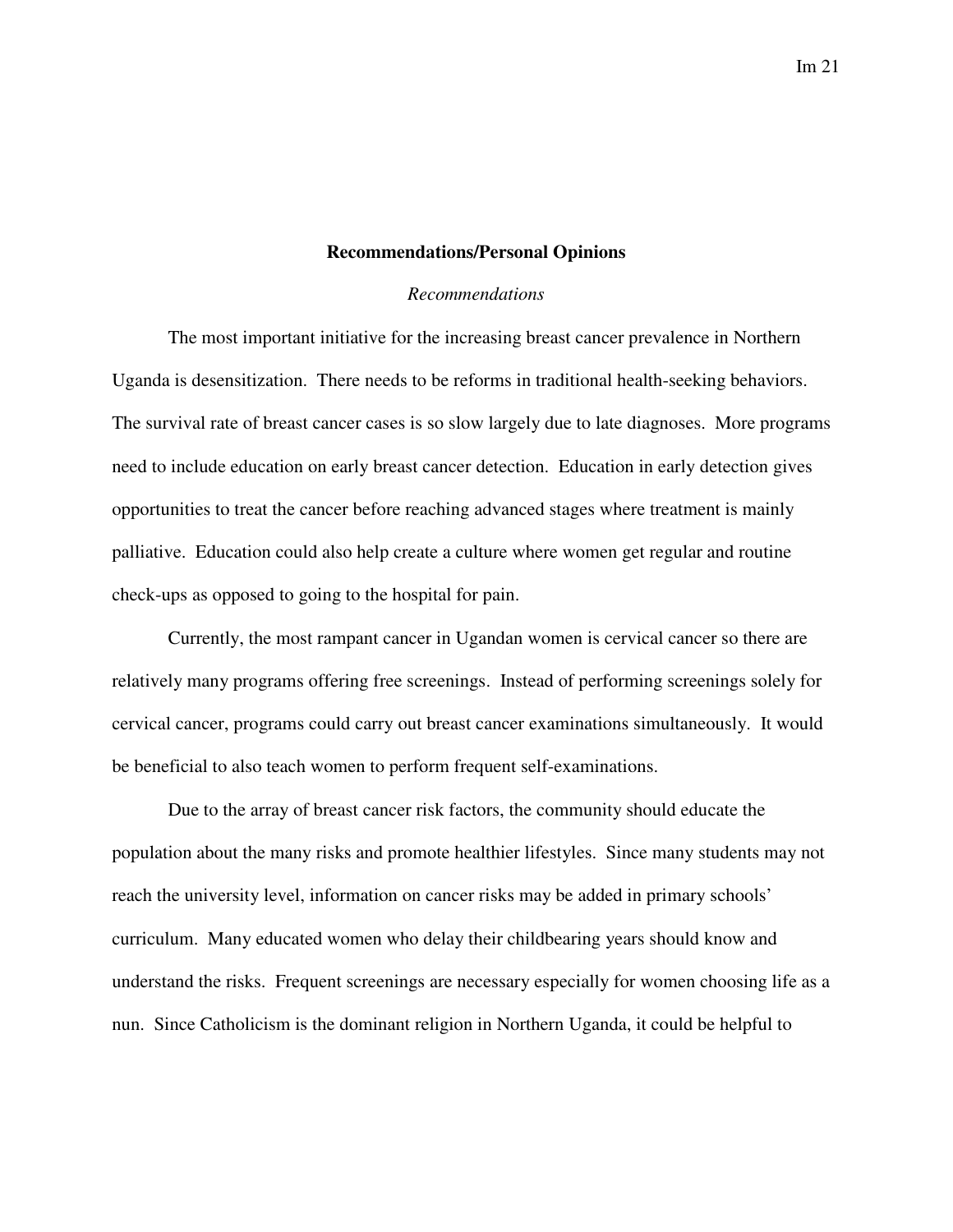initiate more research on the breast cancer for nuns. This research could support or disprove the correlation between breast cancer and age at first birth.

#### *Opinions on the Project*

 I was surprised that more patients did not talk about traditional healers. I attempted to bring up the topic during the interviews but the women never discussed the beliefs in reference to themselves. I expected patients from the village to have strong views or experiences on traditional healing practices. However, every patient agreed that belief in spirits exists but disregarded any personal relevance. It is difficult to measure the reliance on spirits because individuals may lie. People could feel uncomfortable sharing these views especially since they go against Christianity. Others may not actively pursue traditional healing methods, but may resort to the practices if nothing else seems to be working.

From the interviews, the patients seemed that they wholly trusted in western medicine. Their trust is surprising because most breast cancer cases are incurable due to late detection. So it seemed reasonable to deduce many patients may turn to western medicine at first but eventually go to traditional medicine.

#### *Limitations:*

There were several challenging areas in the project that may have had an effect on the findings. Due to the time restraint, it was difficult to obtain a completely accurate perception from the community. I interviewed only breast cancer patients who were women even though there are men who also suffer from breast cancer. The language barrier was also an issue.

#### *Future Research:*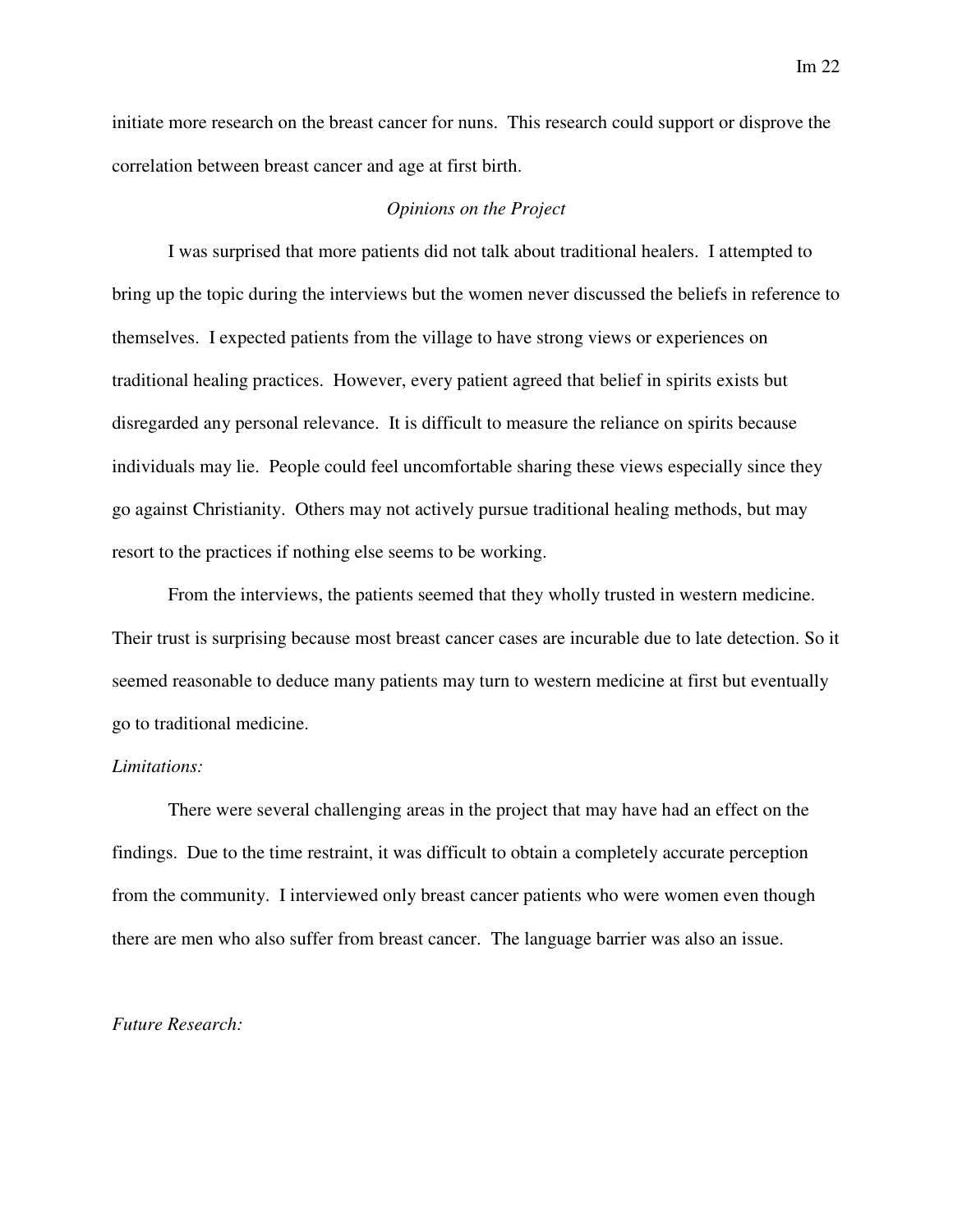Given more time and resources, it would be interesting to gain perceptions from people who do not have breast cancer. All the interviewees also were receiving treatment from hospitals close to the town. Going to the villages to collect data from people with breast cancer would provide a more complete picture of the perceptions.

 Another potential area for future research would involve breast cancer patterns among nuns. The research could look at the prevalence of breast cancer among nuns in different parts of the world and in different times. This study could show how much childbearing actually affects breast cancer occurrence.

**Conclusion**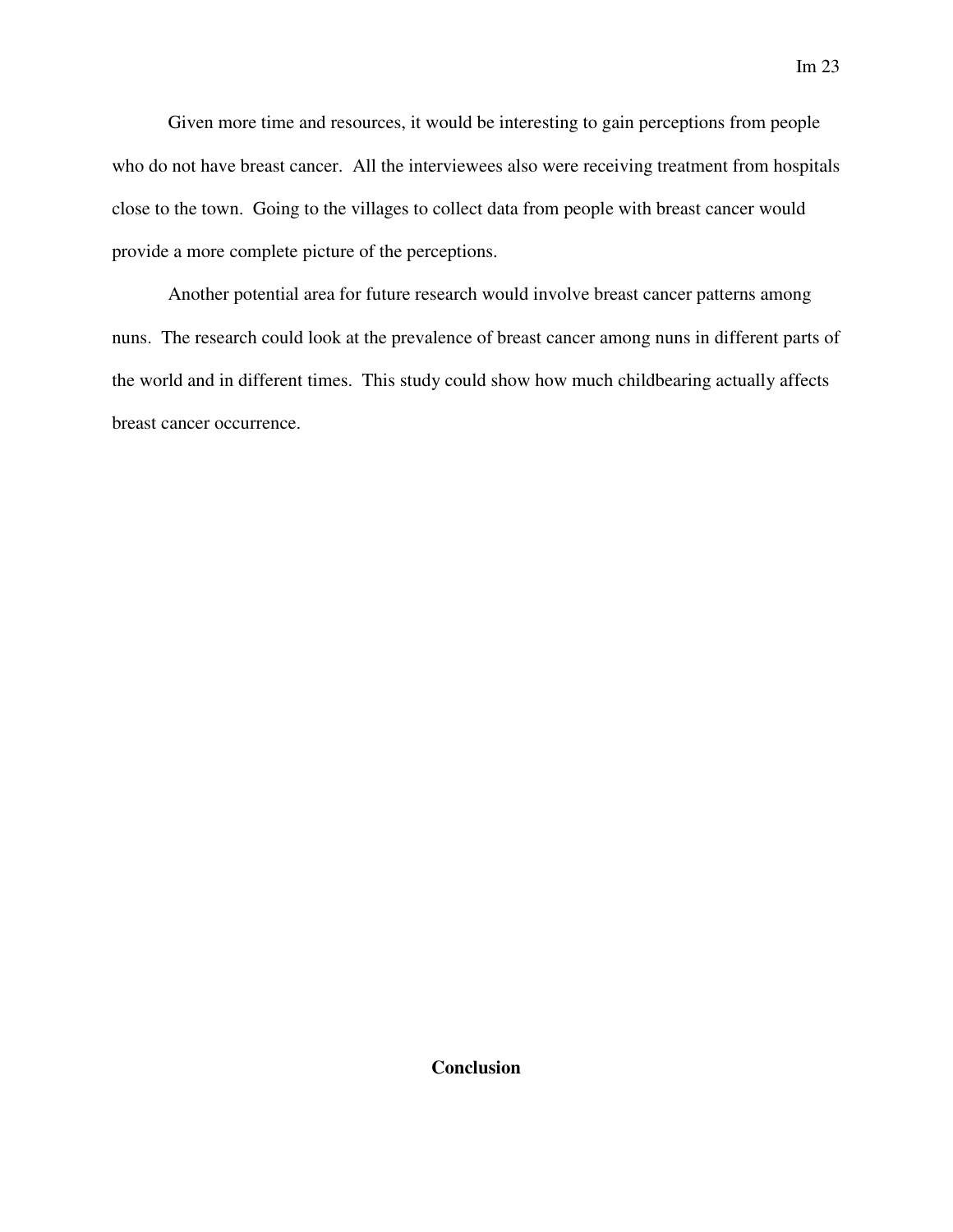Cancer is a relatively new concept in Northern Uganda. The subjects in this study demonstrate misconceptions on ideas of acceptable health-seeking behavior. Individuals seem to measure health by the level of pain. Due to competing priorities, like providing for the family, people delay hospital visits until the pain becomes too distracting from daily activities. These breast cancer detection behaviors directly affect chances of survival. Educating people on needs for more proactive health-seeking behavior could have a significant impact on cancer control in this community.

**Bibliography**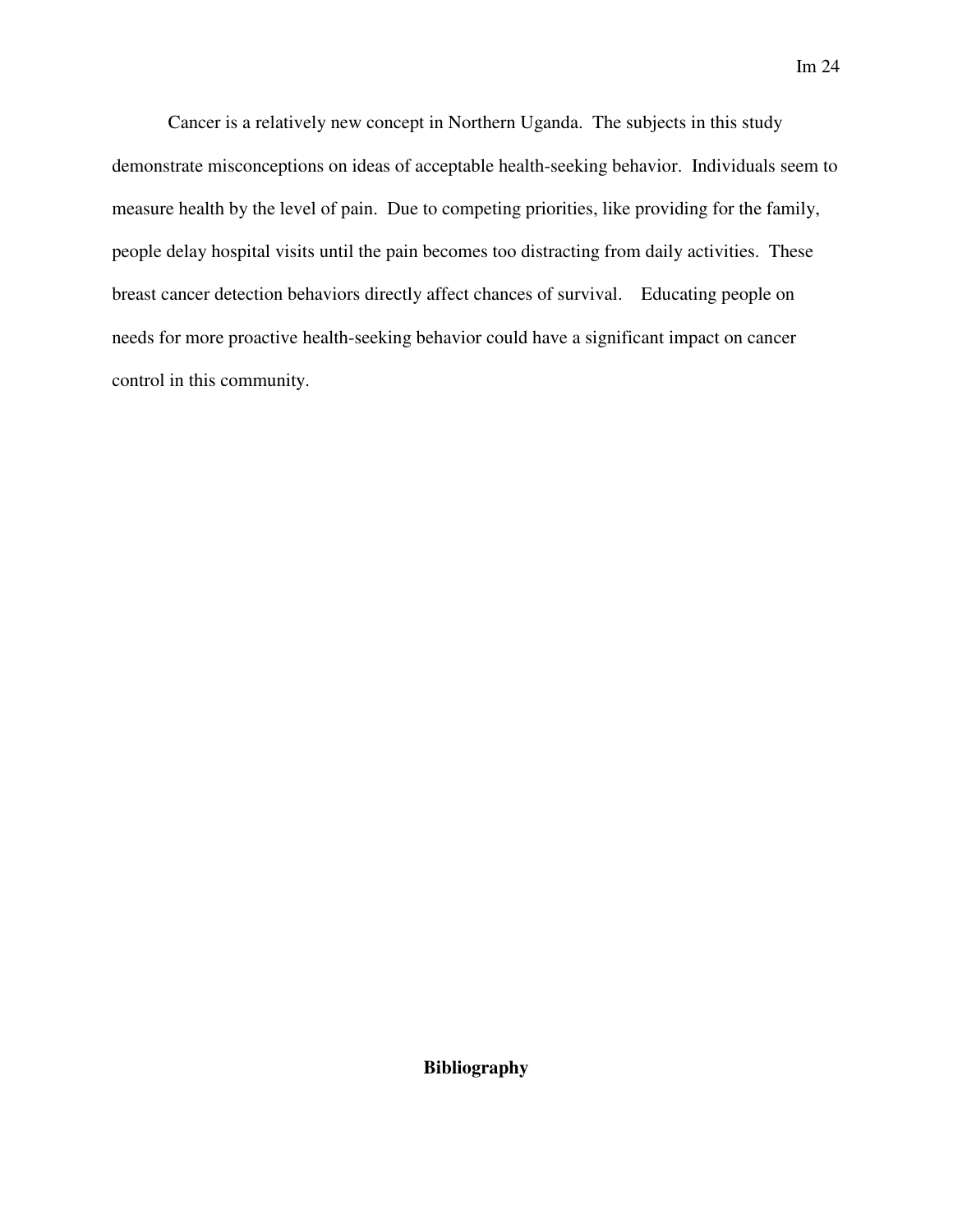- "Cancer in Uganda." *Uganda Cancer Trust UK*. Uganda Cancer Trust UK, 2009. Web. 09 Dec. 2011. <http://www.ugandacancer.org.uk/about-us/cancer-in-uganda/>.
- "Cancer Killing More Than HIV/AIDS In Uganda." *RedPepper*. 4 Oct. 2011. Web. 15 Oct. 2011. <http://redpepper.co.ug/welcome/?p=19857>.
- Gakwaya, A., J. B. Kigula-Mugambe, A. Kavuma, A. Luwaga, J. Fualal, J. Jombwe, M. Galukande, and D. Kanyike. "Cancer of the Breast: 5-year Survival in a Tertiary Hospital in Uganda." *British Journal of Cancer* 99.1 (2008): 63-67. Print.
- Lanyero, Flavia. "Late diagnosis hinders fight against cancer." *DailyMonitor.* 5 Oct. 2011. Web. 15 Oct. 2011. <http://www.monitor.co.ug/News/National/-/688334/1248174/-/bikpi7z/-/>.
- Lawrence, Oroma. *Effects of Food Aid on Household Consumption and Marketed Production: the Case of Maize in Northern Uganda*. Thesis. Makerere University, 2010. Kampala, 2010. Print.
- Mackillop, W. J. "Cancer Patients' Perceptions of Their Disease and Its Treatment." *British Journal of Cancer* 58.3 (1988): 355-58. Print.
- McDonald, P. A. "Perceptions and Knowledge of Breast Cancer among African-American Women Residing in Public Housing." *Ethnicity & Disease* 9.1 (1999): 81-93. *UK Pubmed Central*. Web. 6 Dec. 2011. <http://ukpmc.ac.uk/abstract/MED/10355477/reload=0;jsessionid=FC1AE2A7EE19DA1

Nuwaha, Fred. "People's Perception of Malaria in Mbarara, Uganda." *Tropical Medicine and International Health* 7.5 (2002): 462-70. Print.

D5E327B751C2A9635>.

Price, J. H. "Prostate Cancer: Perceptions of African-American Males." *Journal of National Medicine* 85.12 (1993): 941-47. Print.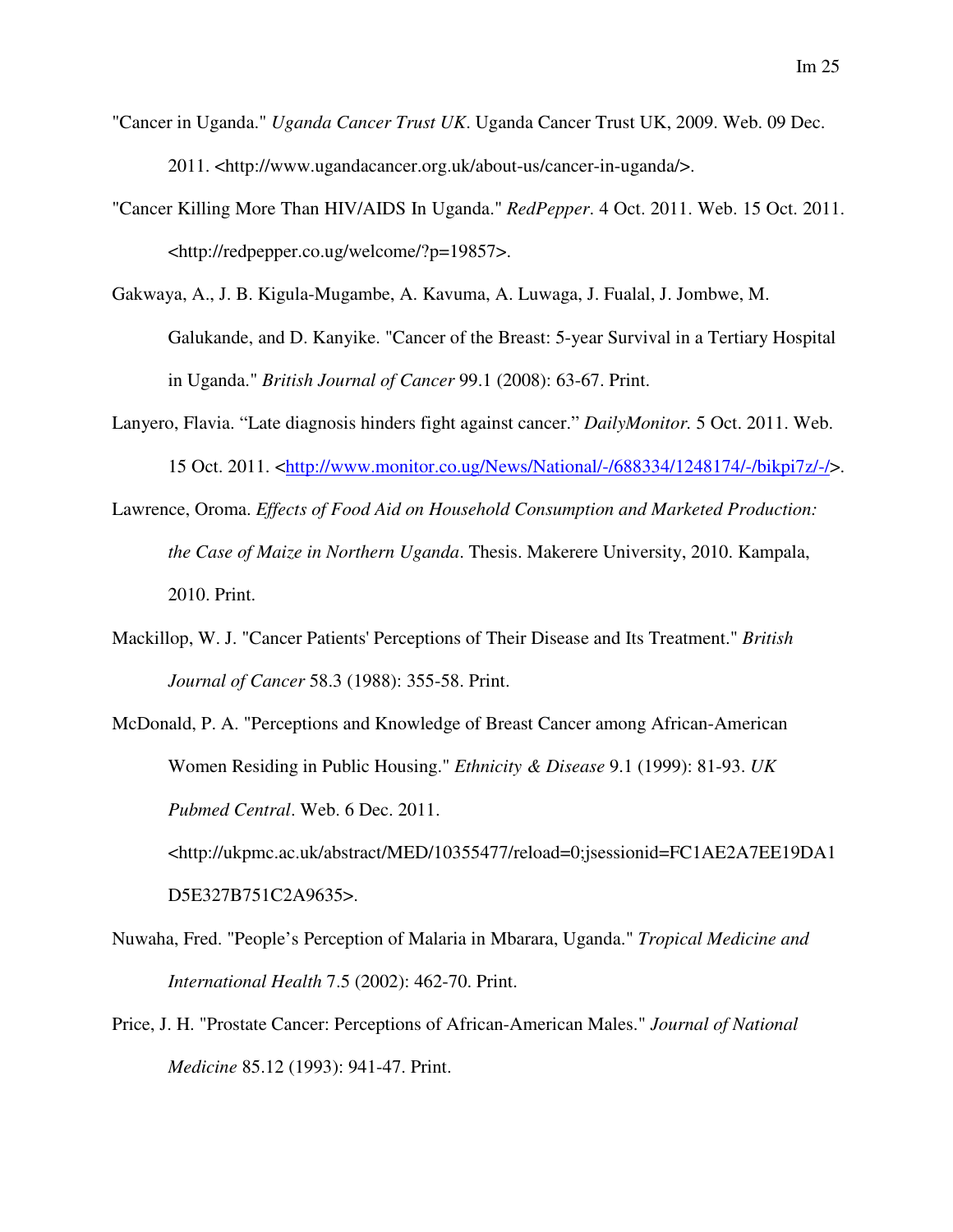- Shankar, S. "Perceptions of Cancer in an African-American Community: a Focus Group Report." *Ethnicity & Disease* 12.2 (2002): 276-83. Print.
- Vikki, Margaret, and Erling Bratheim. "Lean Logistics: Delivering Food to Northern Ugandan IDPs." *FMR*: 25-27. Web. 6 Dec. 2011.
- "What Are the Risk Factors for Breast Cancer?" *American Cancer Society :: Information and Resources for Cancer: Breast, Colon, Prostate, Lung and Other Forms*. American Cancer Society, 29 Sept. 2011. Web. 06 Dec. 2011. <http://www.cancer.org/Cancer/BreastCancer/DetailedGuide/breast-cancer-risk-factors>.
- "WHO | Breast Cancer: Prevention and Control." *Breast Cancer: Prevention and Control*. World Health Organization. Web. 25 Oct. 2011.

http://www.who.int/cancer/detection/breastcancer/en/index1.html

### **Interviewees' Information**

1. Name: Molly Acayo Age: mid 50s Occupation: Nurse, Teaching director at Gulu Clinical Nursing School Children? Yes,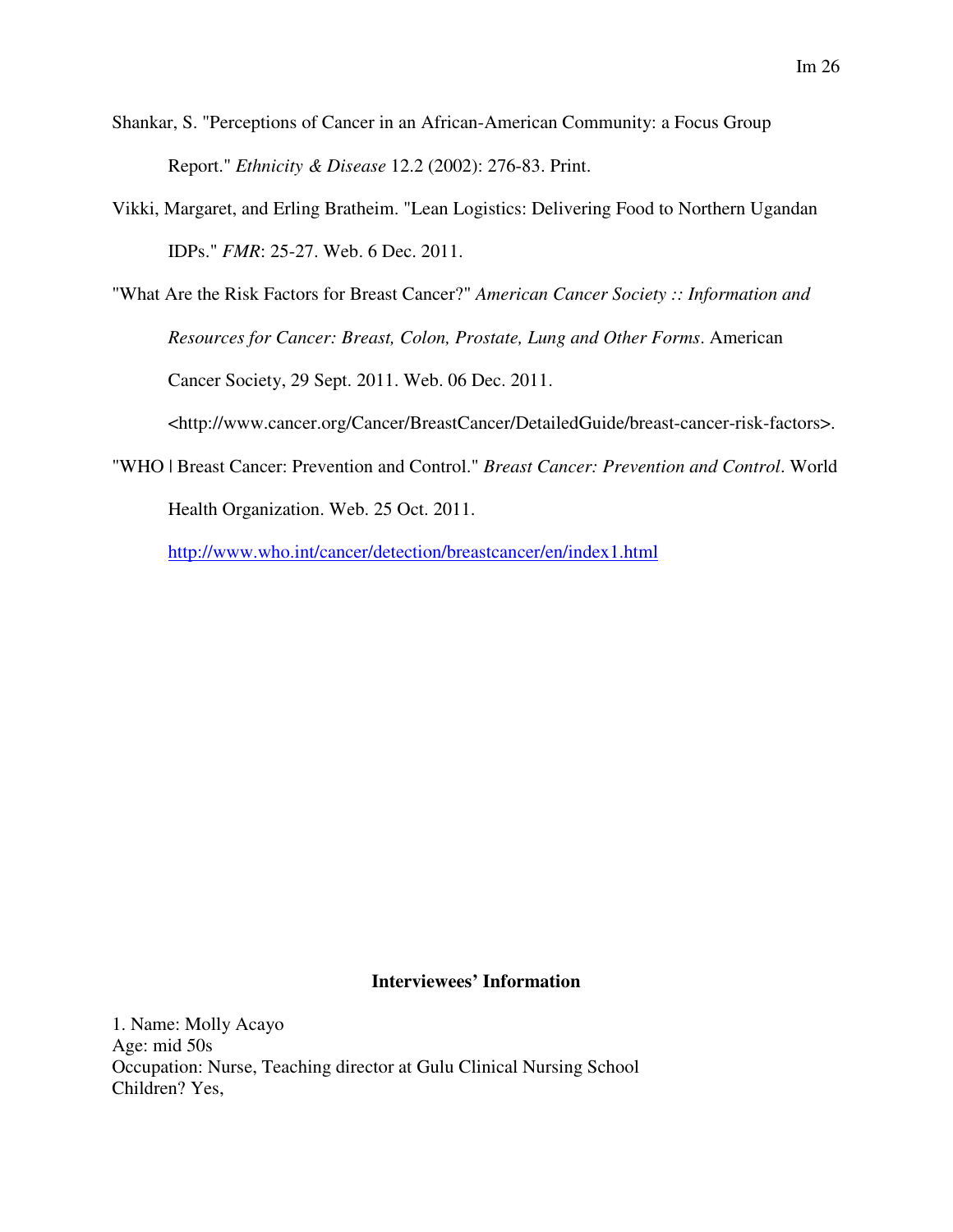2. Name: Margret Laker Age: 47 Occupation: house wife Children? yes

3. Name: Aleti Ajiba Age: 60 Occupation: house wife Children? yes

4. Name: Atoo Marcellina Age: 51 Occupation: house wife Children? yes

5. Name: Okech Goretti Age: late 30s Occupation: Community Development Officer Children? unknown

6. Name: Magret Aceng Age: 32 Occupation: house wife Children? yes

7. Name: Sister Virginia Age: mid 50s Occupation: nun Children? no

**Interview Write-Ups** 

**Sister Molly Acayo**  Mid 50s,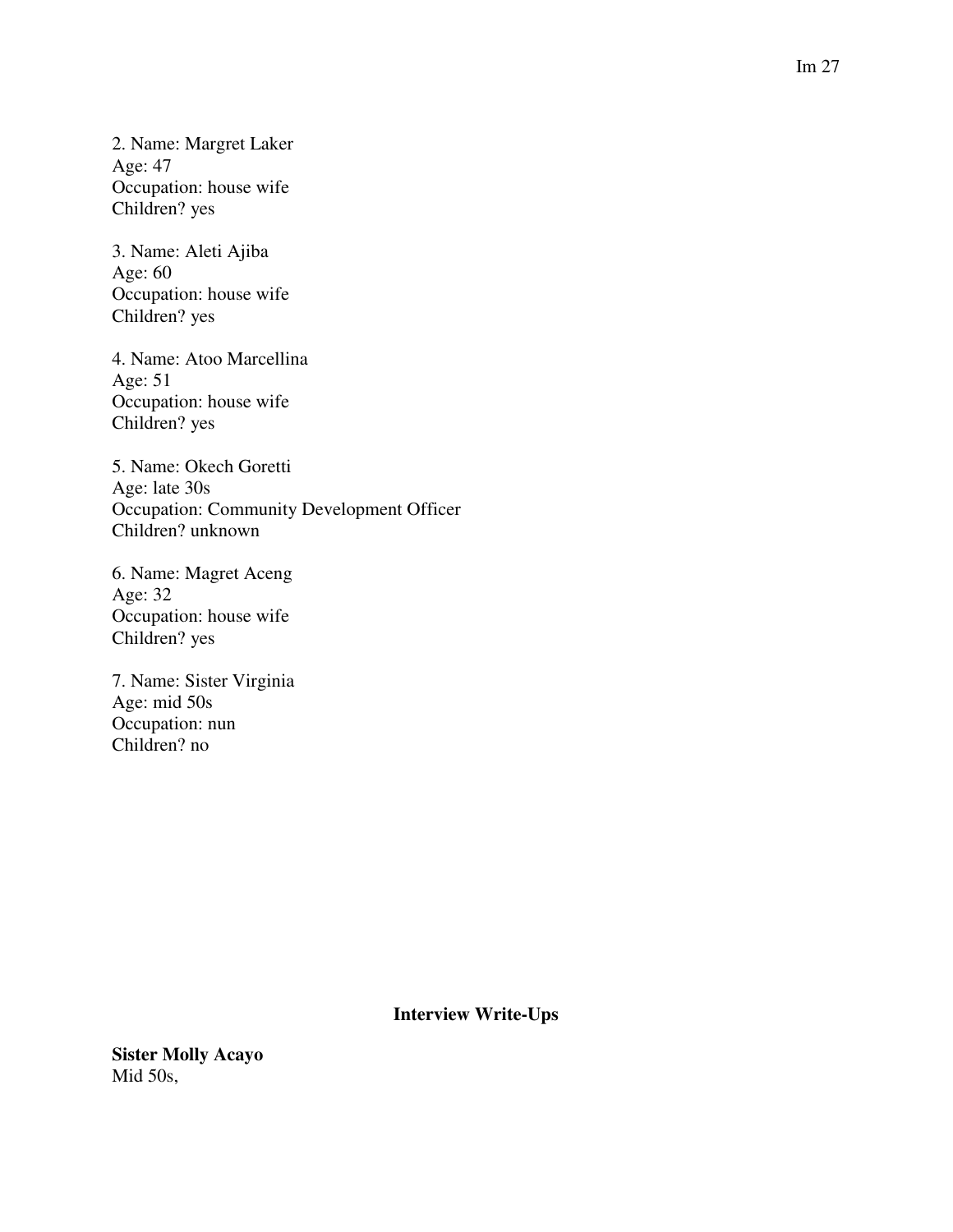We sat in a room in the dental ward of Gulu university referral hospital. The room was sanctioned off only by thin curtains. During the first half of the interview, a patient sat in the chair waiting to be treated. Later, Molly directed him to the next room to start treatment. Other nurses came to sit and listen in on what was going on.

We started with greetings. She did not want her voice to be recorded. She directed me to take notes while she spoke.

She is really involved. She teaches nurses and clinical officers in the school. She travels all around Uganda to train other health workers.

- Began by sharing her story. She described how she had found lumps on the side of her breasts in 2006 through self-examination. The lumps were along the side of her left breast. She did not think much about it. There was no pain. It took her a year to finally go to the hospital to get a biopsy.
- Occasionally wiping away her tears with a blue handkerchief, she explained her worries and fears about death. She was not ready to go yet, especially for her children. She worried about getting treatment because it was very expensive, she knew the treatment process would be very grueling. She needed to keep working and avoid a long recovery period. She was worried about her children. She was the sole provider, the father had been an avid drinker and died while the "last born was 6 weeks old in the uterus" of either liver cancer or cirrhosis. She tried not to be too traumatized or depressed by it because the stress alone can kill you.
- She couldn't get treatment right away. She waited until she had the means of getting the lumps removed. Since she was a health worker, she was able to get a commitment form from the hospital to cover the surgery costs.

### **1. What do you think brought your disease?/How did this disease come?**

I was told by my first surgeon that my HIV+ status may have caused the cancer to come. It is common. She had been tested for HIV in 2002.

**3. How did you come to know you had breast cancer?** lump on the side. I was taught in my training for nursing and in training in educating others about cancers so I was very conscious about cancer. **When did you notice? How long was it before you went to the hospital?** Still, it took over a year to visit the hospital for the lumps because the lumps were along the side of my breast, I did not think it was abnormal.

**4. What do people say brings breast cancer?** I didn't tell anyone about my lumps until I got the excision biopsy results. I thought it had been something minor…didn't want to tell others the wrong thing. I told my children first, then colleagues.

-Also took ARVs while getting treatment for cancer. it was very hard on my body.

**5. How did you respond when you found out?** I accepted really that I have these things, so I decided that I will take all these drugs.

**6. What do you think caused the cancer? How do you think it could have been prevented?**  Preventions could have been possible by early detection of the lump. HIV+ people are at risk. You should be HIV free to prevent breast cancer. You need frequent check-ups.

-currently, there are many programs for cervical cancer screening because it is more rampant than breast cancer.

**7. How is it dealing with the treatments? What do you think helps (physically, spiritually, emotionally)? What has been difficult to deal with?** I counseled myself. I was in constant prayers. Frequently attended the clinic without skipping any treatment.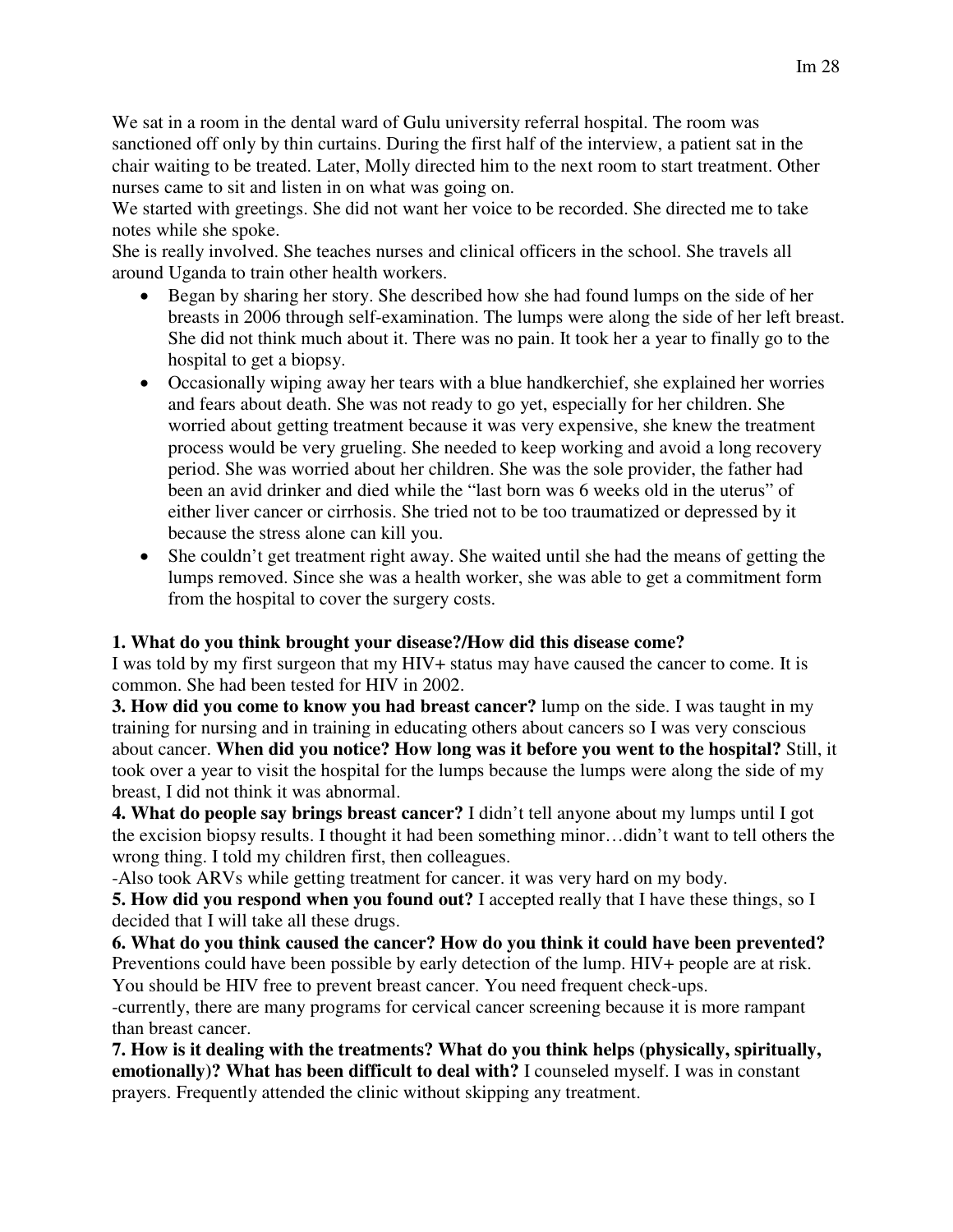**8. What did you know about cancer before you were diagnosed?** I was taught about cancer in nursing school, long time ago. I was taught that causes are not known but that there are factors that predispose one to cancer.

**9. Recently, there have been many stories about cancers in Northern Uganda. What do you say about that?** When people are diagnosed, the person is traumatized and stressed. They do not know what to do because the treatment is very expensive and many have to travel far to get treatment. Some go to the hospital to see if it's cancer but they can't do more than that. -Traditional healers? Some people think that they are bewitched by spirits, curses sent by their colleagues.

**10. What do you think is the reason why the numbers have increased?** According to me, the HIV+ status of many here.

**11. With the increasing prevalence of breast cancer in Uganda, how is the community handling the numbers?** People in the community seek voluntary treatment and counseling. They get their blood work checked, their status. If HIV+ they get treated early to prevent cancer, infections, and other complications.

**12. How much do you think the community knows about breast cancer?** There are cancer programs broadcasted on the radio. They teach that cancer can affect any part of the body so many more are checking for cancer but not specifically breast cancer.

**13. What are the cultural challenges of educating the community about breast cancer?** there are none.

**14. How do you hope to prevent breast cancer in the community?** Early check-ups, teach about it in schools, teach how to do self-exminations

-she showed me her scars from taking out the auxiliary lymph nodes. She showed me her radiotherapy scars on the left side of her chest. She let me feel the scars. The scars were very stiff. The flesh in the area had been burned off. She described how it was difficult to lift anything heavy because it would stretch the scar.

-I asked her if she could introduce me to other breast cancer patients she knew. She had 3 friends who were patients but they all died. One had passed away just 2 weeks ago.

### **Laker Margret**

age 47

Sat on the floor holding bandages to her right breast.

Did not know how to write, got her thumb print. Did not smile throughout the interview Said she just got the first part of the operation today and will get the  $2<sup>nd</sup>$  part later.

# **1. What do you think brought your disease?/How did this disease come?**

I was confused about what brought it. I only heard about it.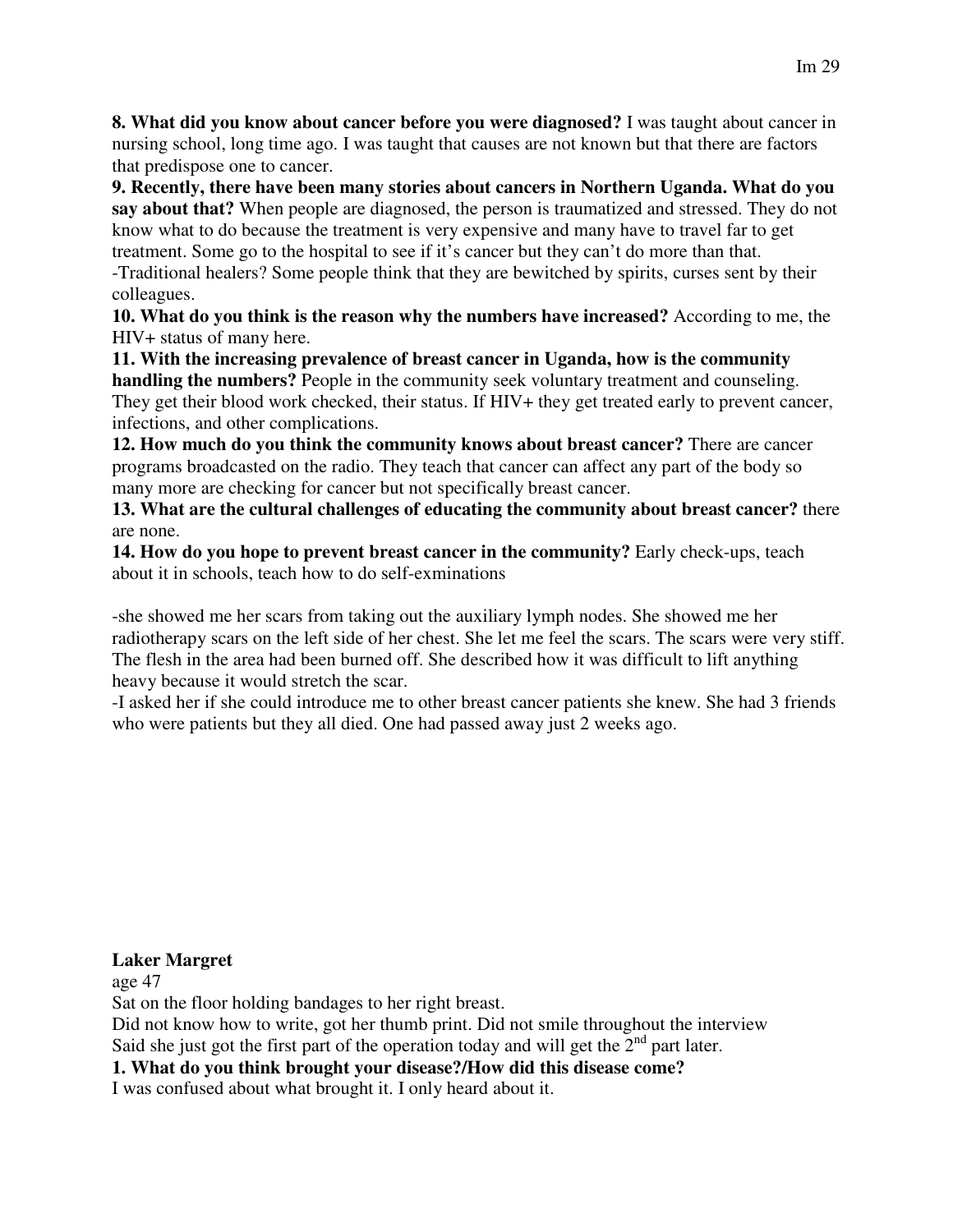### **3. How did you come to know you had breast cancer? When did you notice? How long was it before you went to the hospital?**

It started paining. I went to the village health center then got transferred and then got referred to Lacor. I felt pain for 2 years but didn't know it was cancer. I found out it was November  $8<sup>th</sup>$  this year.

# **4. What do people say brings breast cancer?**

Staying in the camp. "these NGO's things are causing cancer."

Was in the camp since 2002. Went home finally last year.

# **5. How did you respond when you found out?**

**6. What do you think caused the cancer? How do you think it could have been prevented?** I don't know how to prevent because it was from the camps. Breast cancer was not there until camp life.

**7. How is it dealing with the treatments? What do you think helps (physically, spiritually, emotionally)? What has been difficult to deal with?** They still need to operate more. Pain is still there, can't tell if there is change. God and medical workers are the ones that help her. I trust the doctors. (white doctors are there doing rounds behind us as I am interviewing Margret)

### **8. What did you know about cancer before you were diagnosed?**

I did not know of cancer. I thought it was just a minor disease.

**9. When do you think you will be cured and able to go home?** 

I don't know. It depends on how the drugs help me.

# **Thoughts and reflections after the 2 interviews:**

While I was leaving, I saw a boy with a left arm stub with badly burned skin. Made me cringe. So far, I am surprised that no women have talked about traditional ways of dealing with breast cancer.

# **11/21/11**

**Notes:** I talked to the nurse in the medicine ward. Breast cancer patients are only in the surgical ward if it's only a tumor.

Only metastasized breast cancer patients go for chemotherapy.

There is no radiotherapy at Lacor, patients need to go to Mulago.

**Aleti Ajiba**  60 years old, Yombe district Never lived in a camp, lived in town during the conflict. **1. What do you think brought your disease?/How did this disease come?**  I don't know. I thought it was just selling and not serious.

**3. How did you come to know you had breast cancer? When did you notice? How long was it before you went to the hospital?**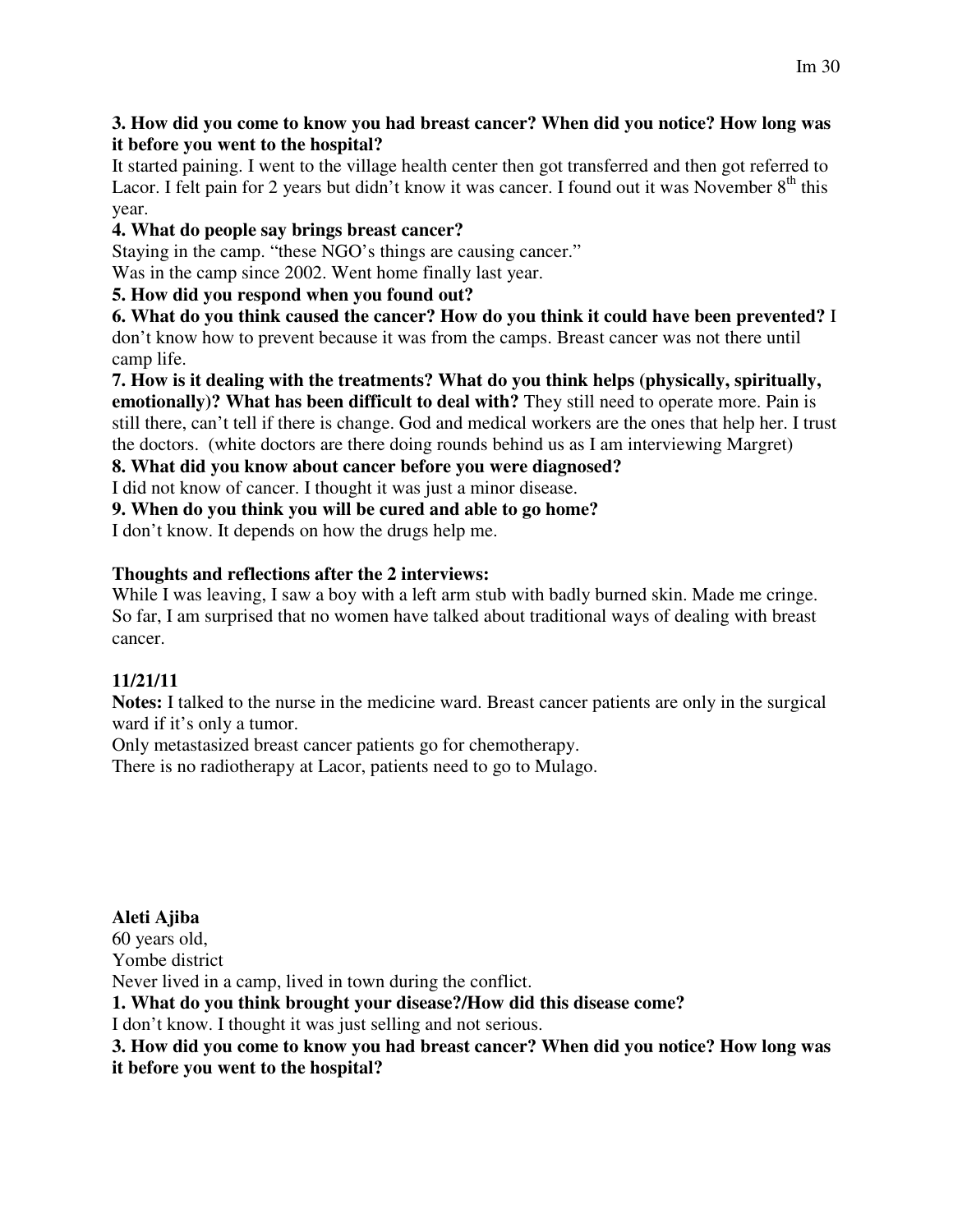At first, I didn't know. The 1<sup>st</sup> examination was negative then the  $2<sup>nd</sup>$  exam took 2 weeks and the results said it was cancer.

(She proceeded to show me her chest.) Her left breast was very swollen. Twice as big as the right breast. There were large bumps on the side of her left breast and near her armpit. There were white bumps around the larger bumps.

I had the disease for one year. Before, I was healthy.

**4. What do people say brings breast cancer?** 

if it swells then you need to cut it.

# **5. How did you respond when you found out?**

People were doubting it was cancer. The swelling started very small. So I got different injections at the clinics. The swelling got very big but without pain. When it first starting paining, I went to the health units.

**6. What do you think caused the cancer? How do you think it could have been prevented?**  The swelling pulls the skin very hard. (To prevent) take tablets before swelling gets big even though it did not work for me. It came by itself.

### **7. How is it dealing with the treatments? What do you think helps (physically, spiritually, emotionally)? What has been difficult to deal with?**

Drugs: feels a bit ok when swelling goes down after taking drugs.

I did not have an operation yet. They excised some to figure out what kind of operation is needed. I worry about the tumor but I get calmed by getting treated.

### **8. What did you know about cancer before you were diagnosed?**

There was swelling 10 years ago which was operated on (probably friboadenoma). I did not know about cancer before.

Breast cancer is not common in my village. I knew one neighbor who got her breast cut. But I've never seen this (pointing to herself) kind of cancer.

**9. When do you think you will be cured and able to go home?** I am waiting for decisions from the doctors.

### **Atoo Marcellina**

51 years old, did not live in a camp ever Toilet mastectomy procedure: 11/16/11, 40K surgery, 25K admission…TOTAL:65K From chart: 1/6/11: ceftriaxone 1/26/11: biopsy 2/12/11: admission 3/4/11: skin graft, class II 10/3/11: paracetarnol, cloxacillin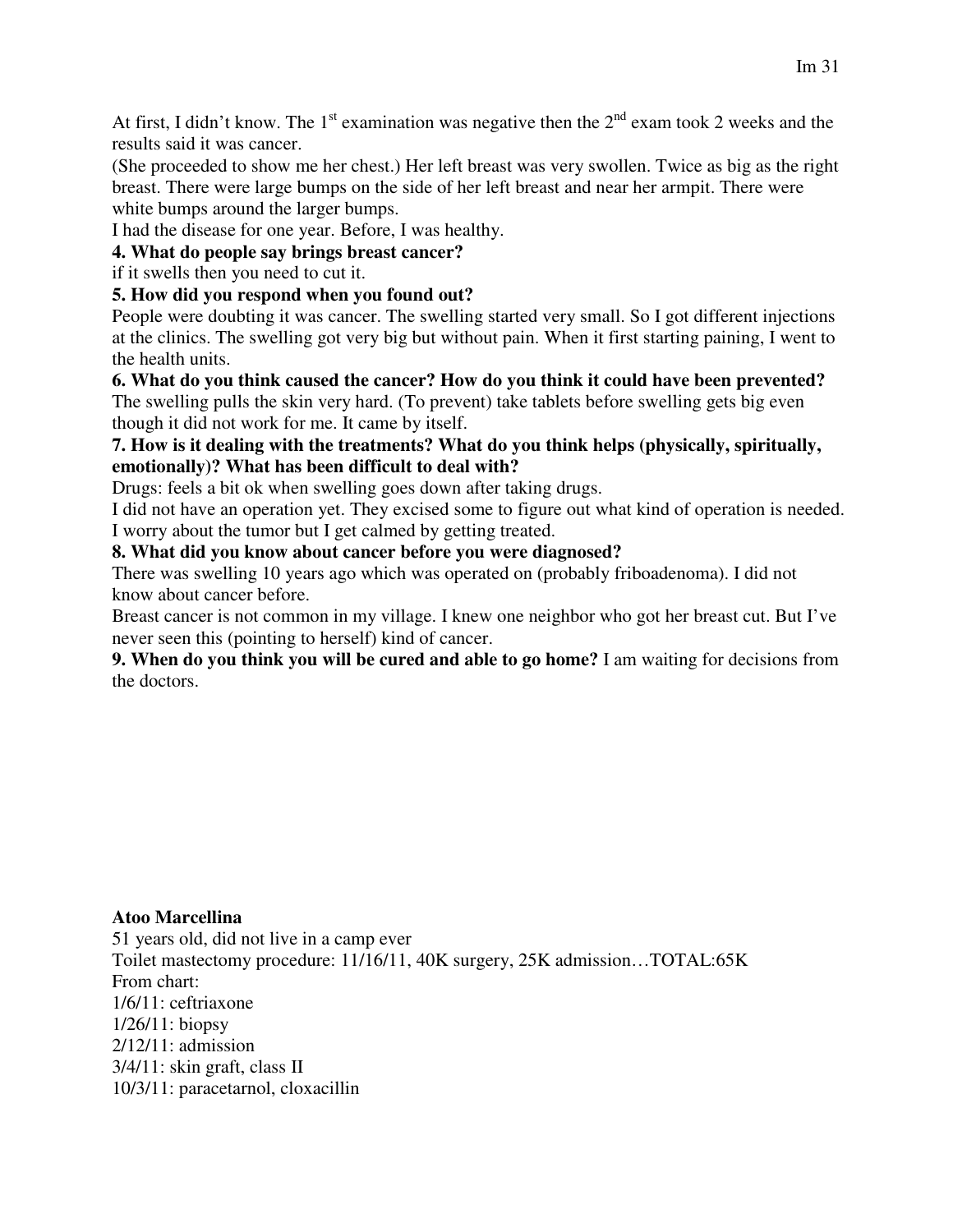10/27/11 biopsy, 10k UGX, blood test 4K, x-ray 4K

**1. What do you think brought your disease?/How did this disease come?** 

I don't think about it. I don't want to.

**3. How did you come to know you had breast cancer? When did you notice? How long was it before you went to the hospital?** 

Not from here. I was in the hospital for 2 weeks. I had it for 2 months. I don't know when I first noticed.

**4. What do people say brings breast cancer?** i don't know.

**5. How did you respond when you found out?** Very fast.

**6. What do you think caused the cancer? How do you think it could have been prevented?**  There is nothing I can do to prevent it. It just comes.

**8. What did you know about cancer before you were diagnosed?** I didn't know anything.

**9. When do you think you will be cured and able to go home?** I am just waiting for the doctors.

Even though she said she was willing to answer the questions, it did not seem she wanted to talk about her disease all that much. She kept her response short and hasty. Little patience.

### **Okech Govetta**

Very busy office. Was interrupted 4 times throughout the 15 minute interview.

 **Community Development Officer** 

**1. Recently, there have been many stories about cancers in Northern Uganda. What do you say about that?** 

There are many stories. The numbers have slightly increased in frequency compared to the past.

**2. What do you think is the reason why the numbers have increased?** 

Lifestyle. There are changes in food, environments. "life is not as organic as before."

**3. With the increasing prevalence of breast cancer in Uganda, how is the community handling the numbers?**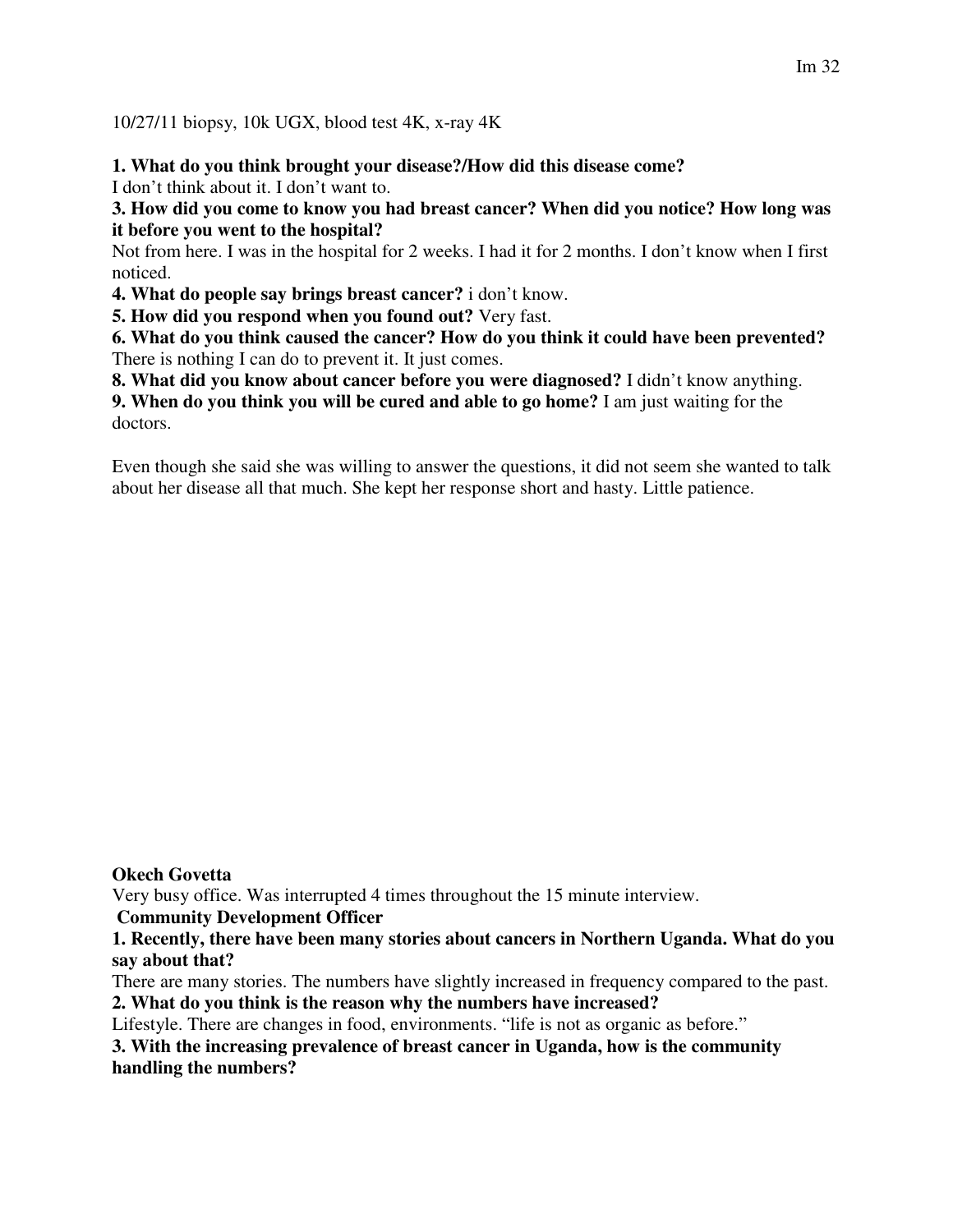I don't know how it's been handled. Health facilities try to help but their capacity to help is small. Many doctors refer their patients to other places like Kampala.

### **4. How much do you think the community knows about breast cancer?**  Not much. People need in depth sensitization still.

### **5. What are the cultural challenges of educating the community about breast cancer?**

Cancer is almost a "new" disease. People night not understand cancer comes in various forms. Because there is not consistent occurrence and treatment for all cancers some call it witchcraft.

### **6. How do you hope to prevent breast cancer in the community?**

Hard to know about lumps to come to terms with the disease. The whole concept of cancer is totally new.

### **Aceng Magret**

Toilet mastectomy on right breast, lived in the camp From chart: 32 years old Invasive medullary carcinoma of the breast 10/31/11 ultrasound 11/18/11 gen admission 25K, class III mastectomy 40K

# **1. What do you think brought your disease?/How did this disease come?**

I don't know.

### **3. How did you come to know you had breast cancer? When did you notice? How long was it before you went to the hospital?**

I saw lumps and came to the hospital. There was also pain. The lumps came 6 months ago.

**4. What do people say brings breast cancer?** I was not told.